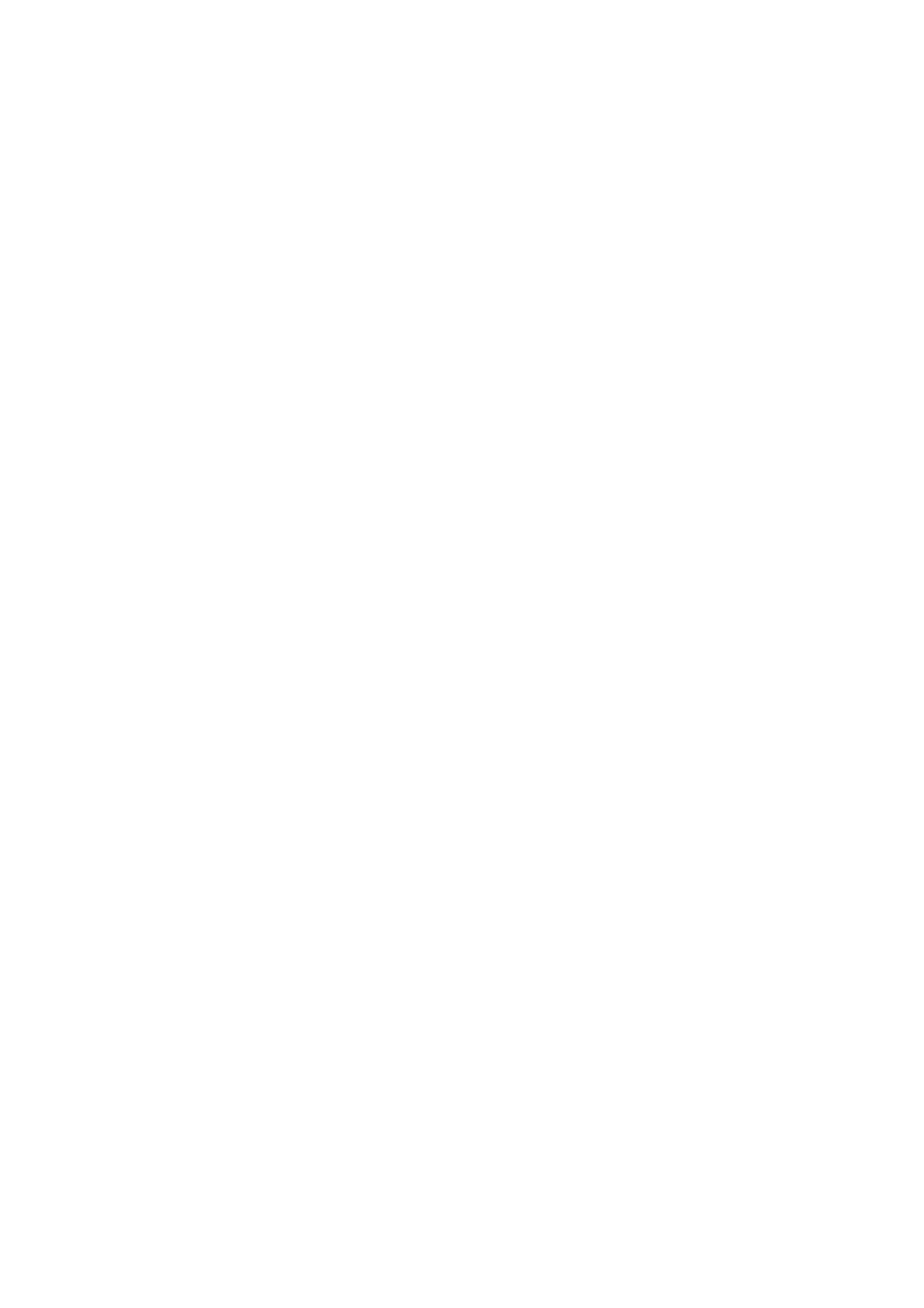#### **1. Background to the Assessment of 5-Year Housing Land Supply**

The Department for Communities and Local Government (DCLG) set out the national planning policy framework for Housing in Planning Policy Statement 3 : Housing (PPS3), published in November 2006. The PPS states that local planning authorities need to assess and demonstrate the extent to which existing plans fulfil the requirement to identify and maintain a rolling five-year supply of deliverable land for housing (paragraph 7).

PPS3 requires authorities to identify sufficient specific deliverable sites to deliver housing over the first 5 years of the relevant Local Development Document (paragraph 54). Where authorities cannot demonstrate a five year supply, the PPS states that they should consider favourably planning applications for housing (paragraph 71).

In order for sites to be considered deliverable the sites should be:

- $\circ$  Available the site is available for development now
- o Suitable The site offers a suitable location for development and would contribute to the creation of sustainable, mixed communities
- $\circ$  Achievable there is a reasonable prospect that housing will be delivered on the site within five years. (Paragraph 54)

PPS3 also requires authorities to identify a further supply of specific, developable sites for the years 6-10 and 11-15, beyond the initial 5 years (paragraph 55).

DCLG have also provided further guidance on "Demonstrate a 5-Year Supply of Deliverable Sites". This sets out three main stages to consider when assessing supply, as follows:

- o Identify the housing provision to be delivered over the following 5 years;
- o Identify sites that have potential to deliver housing over the 5 year Period. Potential sites include housing allocations in the Development Plan; sites that have planning permission (outline or full planning permission that have not been implemented) and specific, unallocated brownfield sites that have the potential to make a significant contribution to housing delivery during the 5 year period; and,
- o Assess deliverability of potential sites in terms of paragraph 54 of PPS3.

This paper sets out an assessment of whether or not there is a 5-year supply of deliverable housing land within the Thurrock Borough.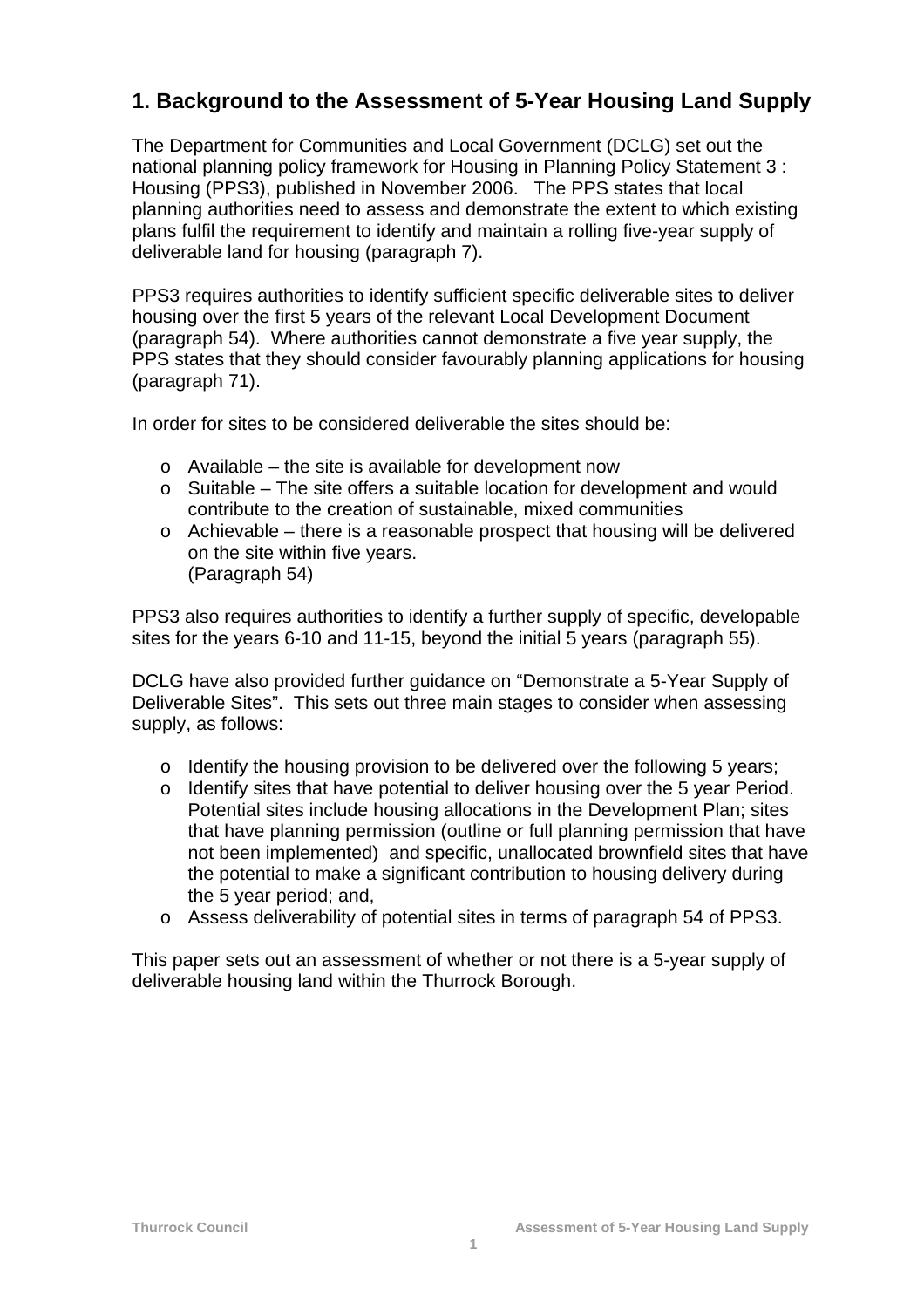#### **2. Sources of Information**

#### **Annual Monitoring Report (AMR)**

The Planning and Compulsory Purchase Act 2004 requires every local planning authority to make an annual report to the Secretary of State containing information on the monitoring of the policies in the current Local Development Plan.

Thurrock Council's most recent AMR was produced for the years 2008/2009. The Housing section reports on housing completions as well as projected net additional dwellings in future years. The Housing Trajectory of the AMR shows the level of housing expected to come forward in the next fifteen years, to 2024. It includes specific reference to the 5 year housing land supply.

#### **Strategic Housing Land Availability Assessment (SHLAA)**

SHLAAs are a requirement of PPS3 (Annex C). According to SHLAA Practice Guidance (DCLG, July 2007), the SHLAA should identify sites with potential for housing; assess their housing potential; and assess when they are likely to be developed.

Thurrock's first SHLAA was published in March 2010. It establishes the potential for accommodating new housing in Thurrock over a 15-year period from a base date of December 2009. It identified acceptable sites for a potential 19,280 dwellings, which is more than needed to meet the requirement for a 15-year supply.

The Assessment identifies a pool of sites which are suitable, available and achievable, and gives information on what action would need to be taken in order for sites to come forward. The SHLAA does not determine whether a site should be allocated for housing development, rather, it informs the decision-making process.

#### **3. Dwelling provision to the end of the LDF Plan Period**

The Adopted Regional Spatial Strategy (RSS) made provision for a minimum dwelling requirement of 18,500 to be built between 2001 and 2021, this being an average of 925 dwellings per annum (Policy H1). Taking into account actual completions between 2001 and 2006, the RSS policy requires an average of 950 dwellings per annum to be built between 2006 and 2021. Furthermore, the policy also provides that local planning authorities should plan for the delivery of housing for at least 15 years from the date of adoption of relevant plan documents and assumes that the annual rate of provision after 2021 will be at this average rate of 950 dwellings per annum.

The total number of completions between 2001 and 2009 was 4950, leaving a residual of 13,550 still to be built between 2009 and 2021. The annual average rate of completions required to achieve this residual by 2021 would be 1,129.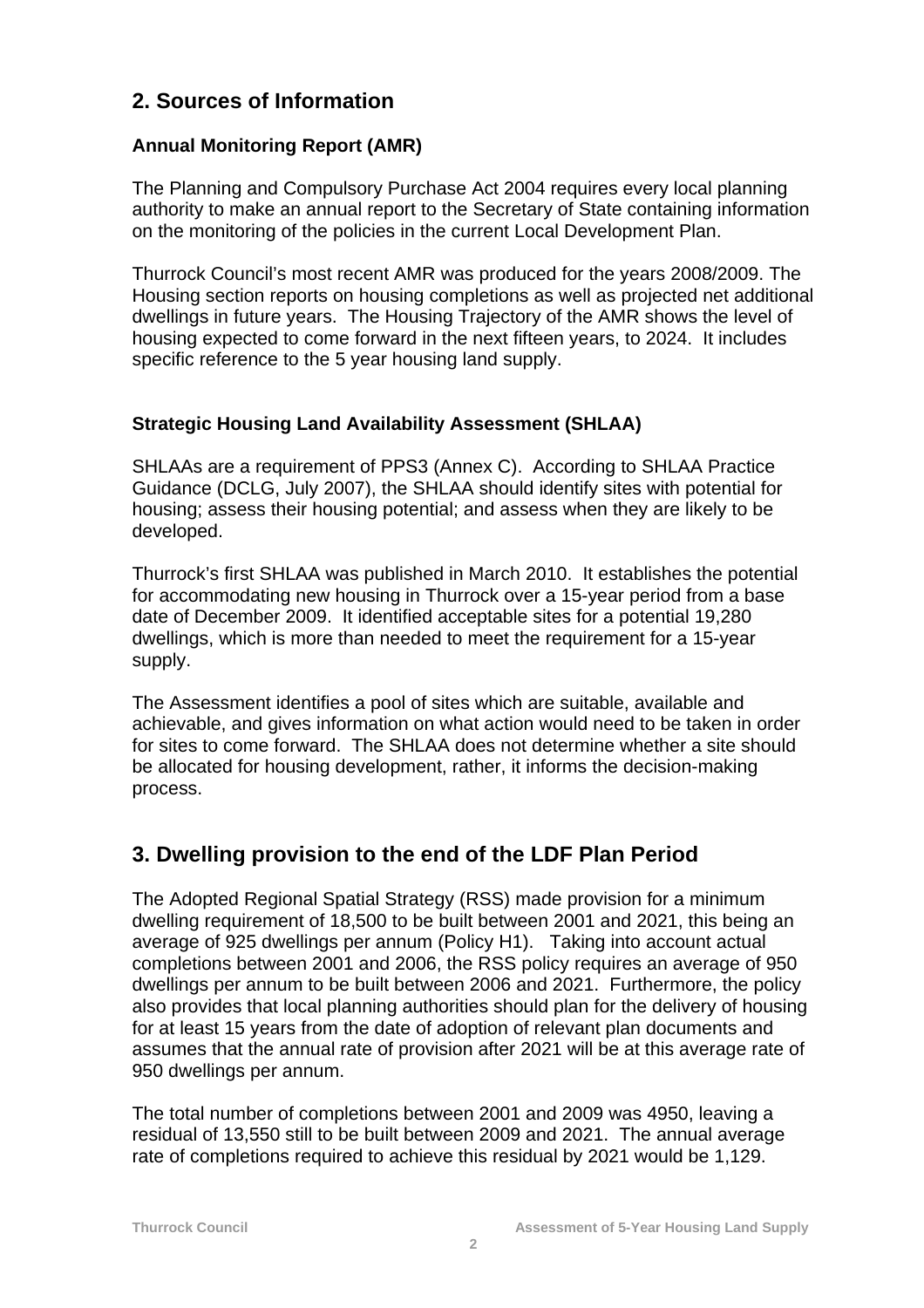Thurrock Council's policy on providing for this dwelling requirement is set out in the Proposed Submission Draft Core Strategy DPD, as approved by Council on the 27th January 2010 for Publication and Submission to the Secretary of State. The policy includes specific reference to the maintenance of a 5-year supply of deliverable housing land,

#### **4. Five Year Supply to 2014/15**

Policy CSTP1 Strategic Housing Provision (page 62) sets out the methodology that the Council will apply to the requirement to identify, monitor and maintain a rolling 5-year supply of deliverable housing land.

The Council has adopted a Managed Delivery policy approach that essentially takes full account of current and projected market conditions, based on information from the local development and construction sector in respect of their estimates of future housing completions and phasing of development on their sites over the next 5 year period.

The AMR Housing Trajectory illustrates the projected gradual recovery in the local housing market in the five years from 2010/11 to 2014/15. This Trajectory is shown in Appendix 1. The Trajectory assumes the sector will gradually recover to levels of completions commensurate with levels achieved at the height of the previous housing boom. The Council therefore considers that this is in no way a pessimistic scenario but is a reasonable basis for planning purposes. The rate of recovery illustrated is based on local developer information on the projected phasing of housing development on their respective sites. The resultant trajectory graph to 2014/15 is based therefore on information obtained from the industry not on the Council's top down view. The Council therefore considers this approach is particularly robust.

Policy CSTP1 sets out the Managed Delivery 5-Year Supply requirement, April 1st  $2010$  to March 31st 2015. A Schedule of sites that are considered to be deliverable is shown in Appendix 2. The total supply of deliverable sites is estimated as 4,152. These deliverable sites have been assessed in the Thurrock SHLAA. The methodology applied by the SHLAA is a design led approach. This provides a robust means of estimating site capacity. The capacity estimates of the sites are based upon the mid-point of the scenarios tested in the SHLAA. The capacity of the deliverable sites would be higher under the higher density scenarios.

The 5-year housing land supply is assessed on the projected phasing of the sites. The list of sites shown in Appendix 2 are those that are adjudged to come forward in whole or in part over the 5-year period. As the remainder of the dwellings on some sites is likely to come forward in 6 to 10 years, some sites listed have a total capacity in excess of the figure that has been assessed as likely within 5-years.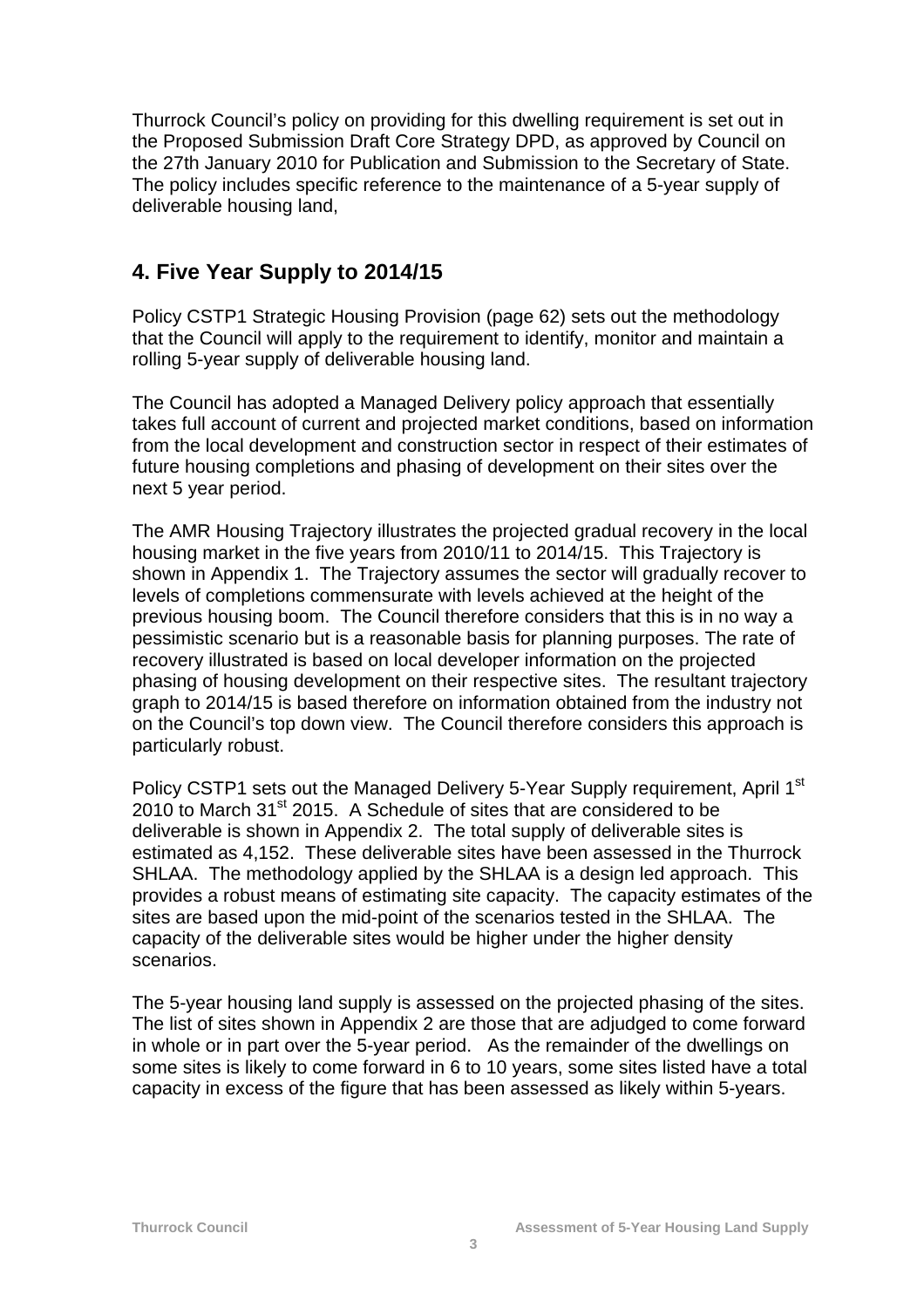Taking the total capacity of these sites into account gives a maximum dwelling capacity on all the above sites of 5,774. Therefore, if market conditions improve faster than projected, the undeveloped residue of capacity on some of the larger 5 year land supply sites can be brought forward accordingly.

Policy CSTP1clearly states that the position of the 5-year supply will be reviewed and rolled forward on an annual basis in light of the refresh of the Strategic Housing Land Availability Assessment (SHLAA) which will be published annually; actual completions to-date in the previous year, as well as advised housing "starts" by the industry and industry information on the projected phasing of completions on their respective sites over the succeeding 5-year period. The Housing Trajectory will be refreshed and published in the Annual Monitoring Report.

#### **Contingency reserve of housing sites**

The policy also clearly states that the SHLAA, as refreshed on a annual basis, details the pool of identified housing sites and potential housing sites that form a contingency reserve of housing land that can be brought forward for development by the owners/developers of those sites if market conditions permit. Year on year, new sites will be added to the pool and sites will be developed or fall out of the pool for various reasons. The capacity of any particular site to deliver housing will also vary in response to market demand for different types of dwellings and associated densities achieved. The global supply capacity of all the sites identified in the SHLAA is therefore sensitive to the density assumptions applied at any particular stage in the market cycle.

The Council therefore considers that it is imperative the 5-year supply position is not set in stone as some kind of mathematical construct but rather grounded in the reality of the housing market and reviewed regularly to be able to accommodate changes and fluctuations over the Plan period.

The policy sets out a robust and flexible policy approach to tackle inevitable fluctuations and the planned prospect of sustained recovery in the housing market and continuation of significant completion levels into the medium and longer term.

#### **Effective Market Demand**

Market demand for new homes is driven in the private sector in broad terms by the availability of credit available to potential purchasers of new homes and their willingness to take up that credit plus the availability of a deposit either as an initial investment or through proceeds from a sale. In the public sector effective demand is influenced by the government of the day's willingness to support the provision of new completions with public funds through agencies such as the Homes and Communities Agency.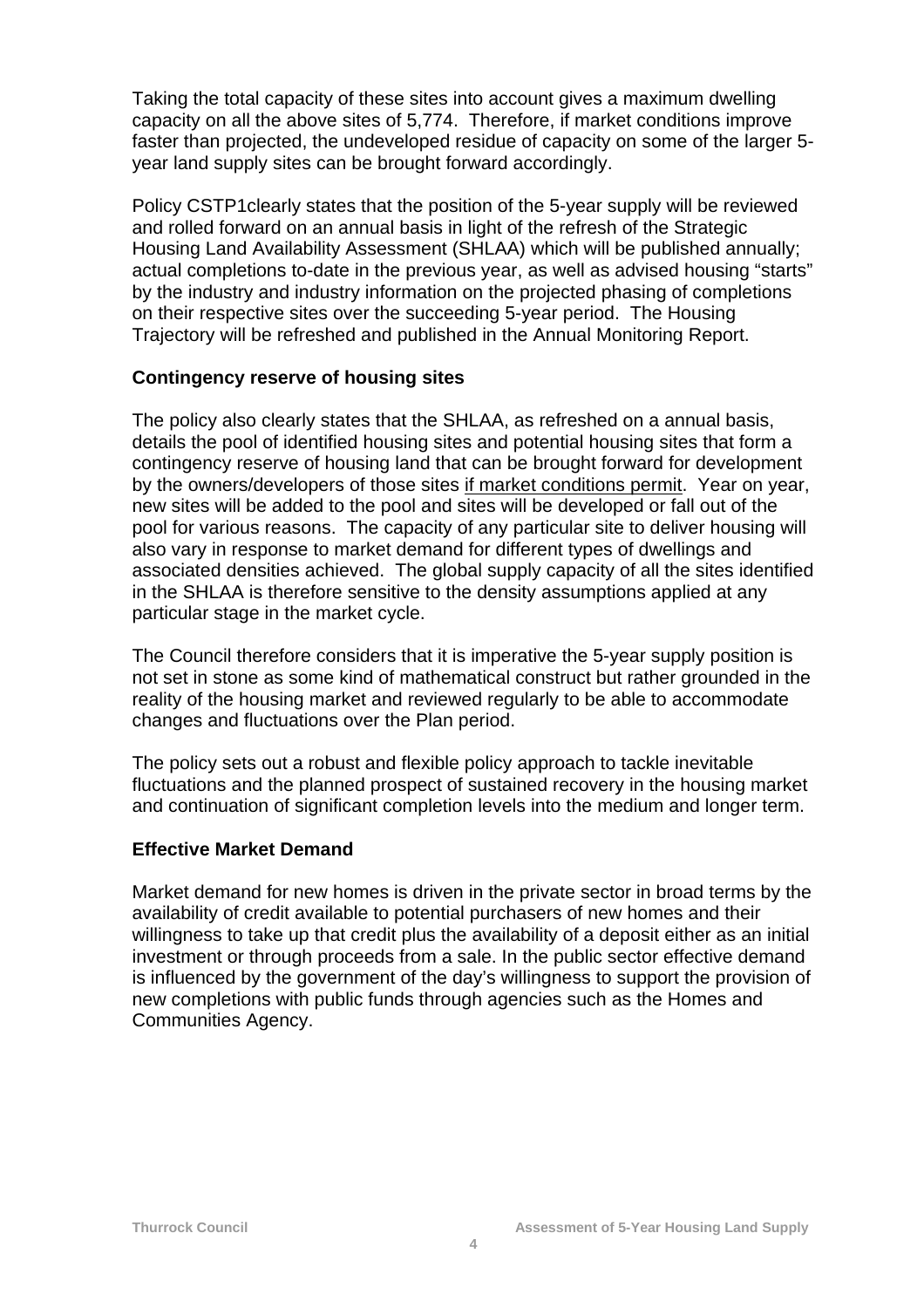#### **A robust deliverable policy that will stand the test of time**

The Council considers that its policy approach is fully tuned to the requirement to adopt a flexible, robust and realistic evidence based policy on the 5-year housing land supply in Thurrock that will stand the test of time and remain valid irrespective of changes in market conditions or Government priorities.

The policy should also be read in conjunction with other relevant policies in the Plan including CSTP2 Provision of Affordable Housing that also reflects a realistic evidence-based responsive approach to delivery. This policy also takes full account of the realities of the housing market supply and demand conditions prevailing in Thurrock and sets out a robust and flexible policy approach to tackle inevitable fluctuations and the planned prospect of sustained recovery in the housing market and continuation of significant completion levels. Again this policy is informed by industry input.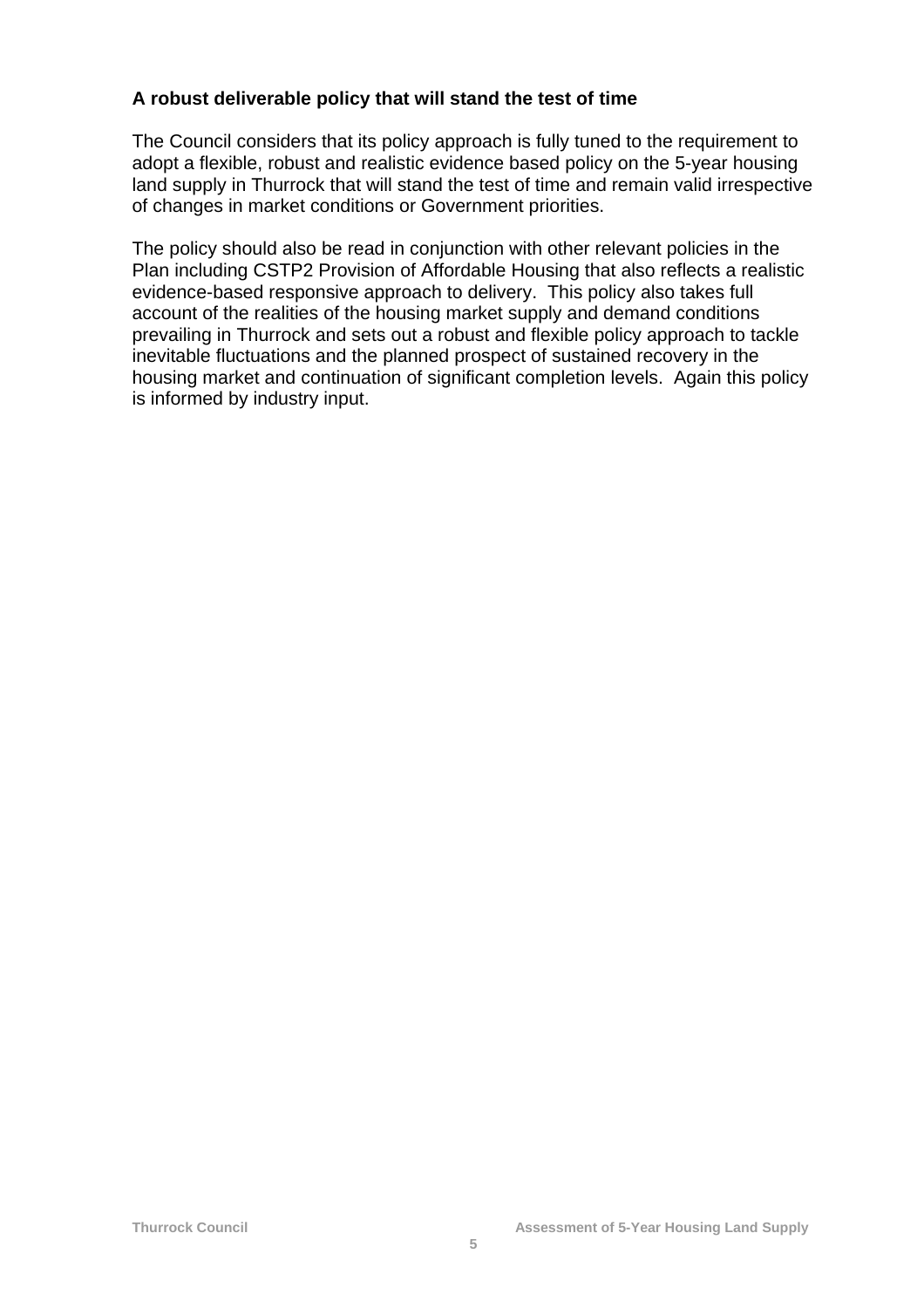

**APPENDIX 1. 2009 AMR HOUSING TRAJECTORY CHART - Net Additional Dwellings in Previous Years and Projected for the Next Fifteen Years (assumes 950 pa Post 2021)**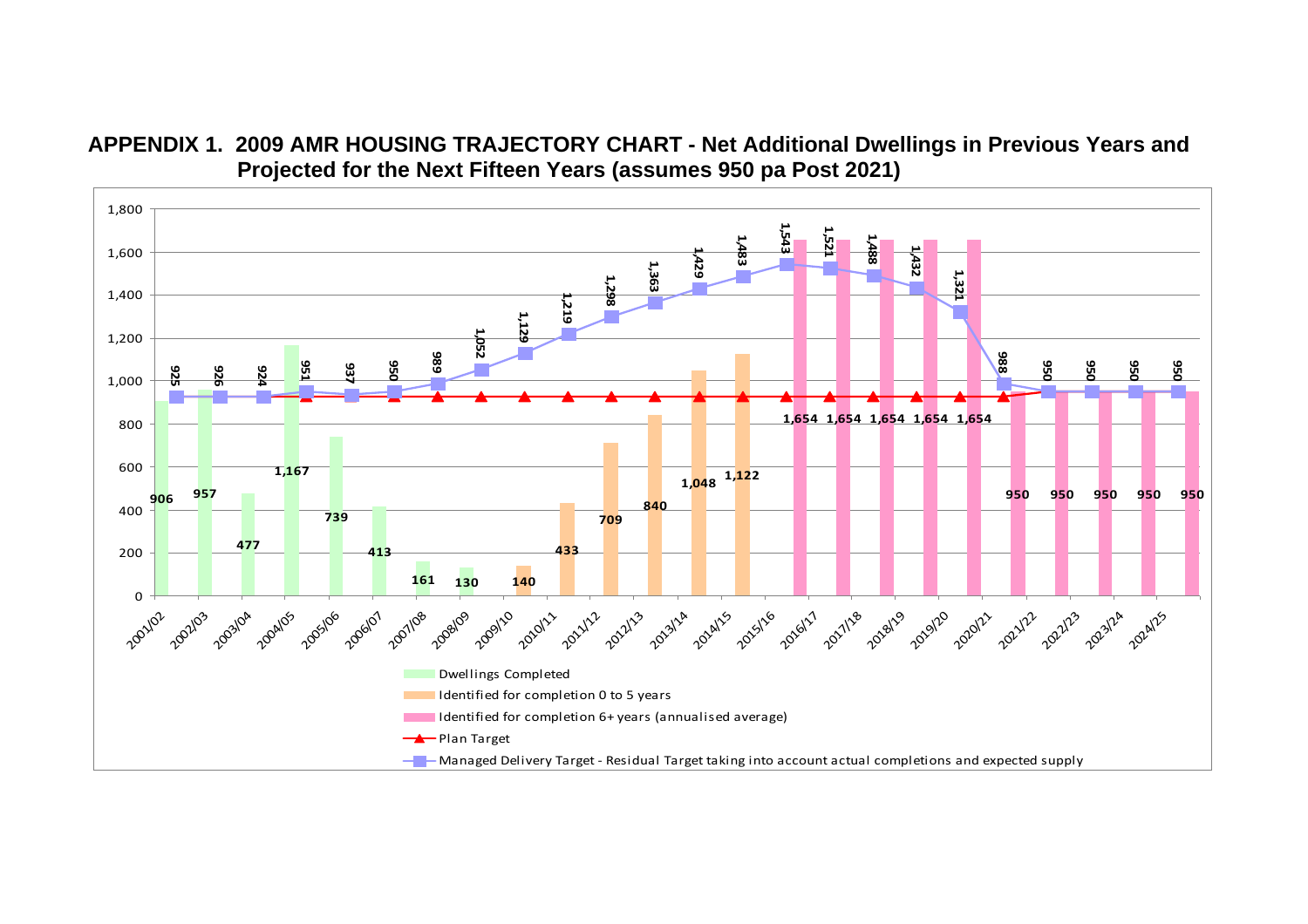## **APPENDIX 2: Schedule of Housing Sites Considered to be Deliverable April 1st 2010 to 31st March 2015**

| Reference:        | Site address:                                                             | <b>Dwelling</b><br>capacity | Avail-<br>able | able | Suit- Achiev-<br>able | <b>Developer Information</b>                                                                                                                                                                                                                                                              | Planning<br><b>Current</b><br><b>Status/Notes:</b>                                                                                          | Year |                | FIVE YEAR SUPPLY 2010/11 to 2014/15 |             |             |             |                        |
|-------------------|---------------------------------------------------------------------------|-----------------------------|----------------|------|-----------------------|-------------------------------------------------------------------------------------------------------------------------------------------------------------------------------------------------------------------------------------------------------------------------------------------|---------------------------------------------------------------------------------------------------------------------------------------------|------|----------------|-------------------------------------|-------------|-------------|-------------|------------------------|
|                   |                                                                           |                             |                |      |                       |                                                                                                                                                                                                                                                                                           |                                                                                                                                             |      | 2010/<br>11    | 2011/<br>12                         | 2012/<br>13 | 2013/<br>14 | 2014/<br>15 | 5 Year<br><b>TOTAL</b> |
|                   | AVE10 26 Purfleet Road, Aveley                                            | 5                           | Υ              |      | Υ                     | Agent understands site is likely to be sold<br>on for development                                                                                                                                                                                                                         | 09/00255/FUL - Planning<br>permisison granted in<br>2009 for 5 flats.                                                                       |      |                |                                     | 5           |             |             | 5                      |
| AVE <sub>16</sub> | Land North of High<br>Street/South of Meadow View,<br>High Street, Aveley | 14                          | ٧              | Υ    | Υ                     | Some activity on site but not in compliance<br>with conditions precedent. However a new<br>architect now appointed with view to<br>pursuing a revised scheme. Access issue<br>needs resolving with neighbouring land<br>owner (see AVE27) but in interests of both<br>parties to resolve. | Application<br>06/00775/FUL for 14<br>units expired. Application<br>09/00481/FUL to renew<br>the earlier application has<br>been withdrawn. |      |                | 7                                   | 7           |             |             | 14                     |
| AVE20             | Circus Travern, Purfleet                                                  | 26                          | ?              | Y    | Y                     | Devloper interest; hotel, pub, plus limited<br>residential component. Identified as<br>suitable site by TTGDC.                                                                                                                                                                            |                                                                                                                                             |      |                |                                     |             | 13          | 13          | 26                     |
| AVE <sub>23</sub> | <b>Mardale Arterial Road Purfleet</b><br>Essex RM19 1TR                   | 5                           | ٧              | Υ    | Υ                     | Owner/developer has confirmed January<br>2010 start                                                                                                                                                                                                                                       | 09/00612/FUL - full<br>planning permission: 4<br>net dwellings                                                                              |      | 5              |                                     |             |             |             | 5                      |
| AVE <sub>25</sub> | Catholic Church Of St Paul<br>Mill Road Aveley                            | 5                           | ∨              | Υ    |                       | Owner confirms site is being marketed and<br>expects disposal for redevelopment -<br>builidng condition not suitable for re-use                                                                                                                                                           | 08/01059/OUT - Outline<br>permission for 5 flats                                                                                            |      |                | 5                                   |             |             |             | 5                      |
| AVE <sub>27</sub> | Lennard House High Street<br><b>Aveley Essex</b>                          | 4                           | Υ              | Y    | Y                     | No planning permission pending<br>completion of S106. Agent believes<br>scheme will be implemented within 5<br>years. Site splay issue needs resolving<br>with neighbouring land owner (see AVE16)<br>but in interests of both parties to resolve                                         | 08/00837/FUL -<br>Permitted subject to<br>completion of S106 for 4<br>units.                                                                |      |                | 4                                   |             |             |             | 4                      |
| AVE30             | Aveley Village Extension<br>South Of Aveley Bypass<br><b>Aveley Essex</b> | 340                         |                | Υ    |                       | Outline planning permission pending<br>completion of S106 - so assume no start<br>year 1. However applicants 'are confident<br>that they can substantially implement these<br>proposals within the 5 year period 2009 to<br>2014.' (Planning Statement Feb 2009)                          | 09/00091/TTGOUT -<br>Permitted outline<br>application S106 for up to<br>340 dwellings                                                       |      |                | 40                                  | 100         | 100         | 100         | 340                    |
| AVE31             | 22 - 24 Ship Lane Aveley<br>Essex                                         | $\mathfrak{p}$              | ٧              | Υ    | Y                     | Planning permission on appeal. Applicant<br>confirms likely start in year 1                                                                                                                                                                                                               | 08/01011/FUL -<br>Permission for 2 net<br>dwellings.                                                                                        |      | $\overline{2}$ |                                     |             |             |             | $\overline{2}$         |
| AVE32             | 56 Stifford Road Aveley Essex<br><b>RM154AA</b>                           |                             |                |      |                       | Applicant confirms start in year 1                                                                                                                                                                                                                                                        | 09/00561/FUL -<br>Permitted 1 dwelling.                                                                                                     |      |                |                                     |             |             |             |                        |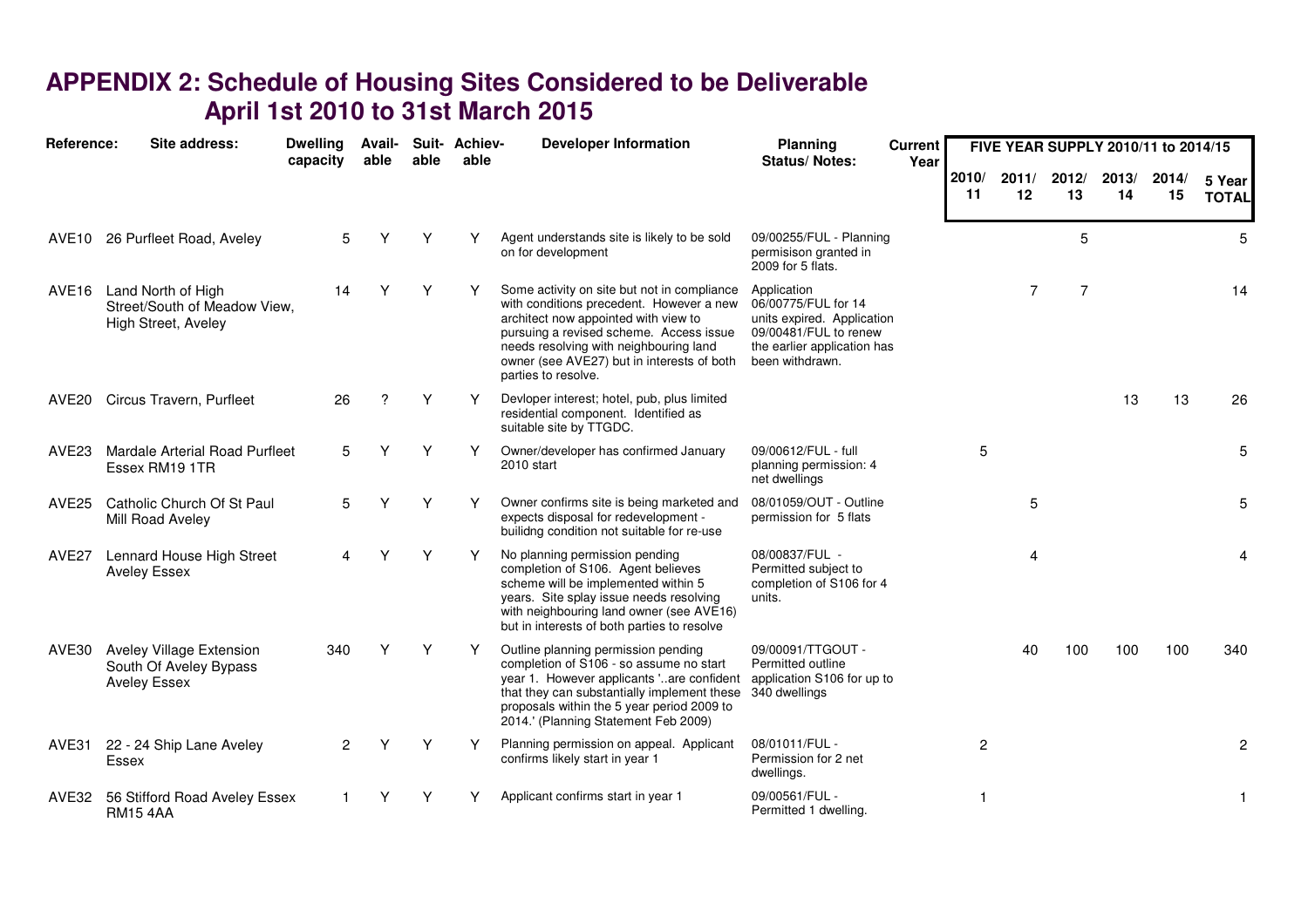| Reference:        | Site address:                                                                         | <b>Dwelling</b><br>capacity | Avail-<br>able | able | Suit- Achiev-<br>able | <b>Developer Information</b>                                                                                                                                                                     | Planning<br>Status/Notes:                                                                                     | <b>Current</b><br>Year |                |             | FIVE YEAR SUPPLY 2010/11 to 2014/15 |             |             |                        |
|-------------------|---------------------------------------------------------------------------------------|-----------------------------|----------------|------|-----------------------|--------------------------------------------------------------------------------------------------------------------------------------------------------------------------------------------------|---------------------------------------------------------------------------------------------------------------|------------------------|----------------|-------------|-------------------------------------|-------------|-------------|------------------------|
|                   |                                                                                       |                             |                |      |                       |                                                                                                                                                                                                  |                                                                                                               |                        | 2010/<br>11    | 2011/<br>12 | 2012/<br>13                         | 2013/<br>14 | 2014/<br>15 | 5 Year<br><b>TOTAL</b> |
| BEL01             | Adj Bentons Farm, Mollands<br>Lane, South Ockendon                                    | 10                          | Y              | Υ    | Y                     | Permission expires 8.8.10. Owner<br>confirms sale of site to developer is<br>imminent                                                                                                            | 99/00491/OUT - Planning<br>permission granted on<br>08.08.2007. Permission<br>expires 08.08.2010.             |                        |                | 10          |                                     |             |             | 10                     |
| BEL02             | 139 Orchard Road, South<br>Ockendon                                                   |                             |                | Y    | Y                     | Permission now expired. Reasonable to<br>assume would be granted again. Owner<br>confirms sale of site imminent                                                                                  | 05/01180/FUL for<br>subdivision of house into<br>2 flats $(1$ net).<br>Permission now expired.                |                        |                |             |                                     | -1          |             | $\mathbf{1}$           |
| BEL04             | Whiteacre, Daiglen Drive,<br>South Ockendon                                           | 15                          | Υ              | Υ    | Y                     | Residential area. Council owned and<br>declared surplus to requirements. To be<br>disposed of at nil cost as part of HCA<br>Public Land Initiative programme                                     |                                                                                                               |                        |                |             | 15                                  |             |             | 15                     |
| BEL05             | 86 Humber Avenue, South<br>Ockendon                                                   |                             | Υ              | Υ    | Y                     |                                                                                                                                                                                                  | 03/01029/FUL -<br>permission for one<br>dwelling. Construction<br>started.                                    |                        |                |             |                                     |             |             | 0                      |
| BEL <sub>10</sub> | Rear Of 144G South Road<br>South Ockendon Essex RM15<br>6DA                           |                             |                | Υ    |                       | Has planning permission on appeal. Agent<br>understands that scheme will come<br>forward within 5 years (with renewal sought)<br>if need be). Also revising designs/features<br>to reduce costs. | 07/00887/FUL -<br>permission for 2<br>dwellings allowed on<br>appeal.                                         |                        |                | 4           |                                     |             |             | 4                      |
|                   | CNS03 1 Sylvan Close, Grays                                                           |                             | Y              | Υ    | Y                     |                                                                                                                                                                                                  | 04/01331/FUL - Planning<br>permission; 1 net<br>dwelling. Close to<br>completion.                             | $\mathbf{1}$           |                |             |                                     |             |             | 0                      |
| CNS04             | South Bungalow, Hogg Lane,<br><b>West Thurrock</b>                                    | $\overline{2}$              | Υ              | Υ    | Υ                     | Commenced                                                                                                                                                                                        | 02/01204/FUL - Planning<br>permission for 4<br>dwellings (2 already built<br>out); 2 dwellings<br>outstanding |                        | $\overline{c}$ |             |                                     |             |             | $\overline{c}$         |
|                   | CNS05 34 Warren Terrace, Arterial<br>Road, North Stifford (Re-<br>instated fromSHLAA) | $\overline{2}$              |                | Υ    | Υ                     | Agent understands early start likely                                                                                                                                                             | 08/01182/FUL - Planning<br>permission for 2 flats                                                             |                        | 2              |             |                                     |             |             | $\overline{c}$         |
|                   | COF18 Cunningham Carriage Co.,<br>Fobbing Road, Corringham                            | 9                           | Υ              | Y    | Y                     | Developer has confirmed likely start March<br>2010                                                                                                                                               | 02/00681/FUL -<br>Permission for 9<br>dwellings.                                                              |                        | 9              |             |                                     |             |             | 9                      |
| COF <sub>19</sub> | Gower Lodge, Herd Lane,<br>Corringham                                                 | 8                           |                | Y    | Y                     | Owner has confirmed probably not starting<br>for two years. Personal circumstances not<br>related to market conditions                                                                           | 05/01343/FUL -<br>Permission for 8<br>dwellings.                                                              |                        |                |             | 8                                   |             |             | 8                      |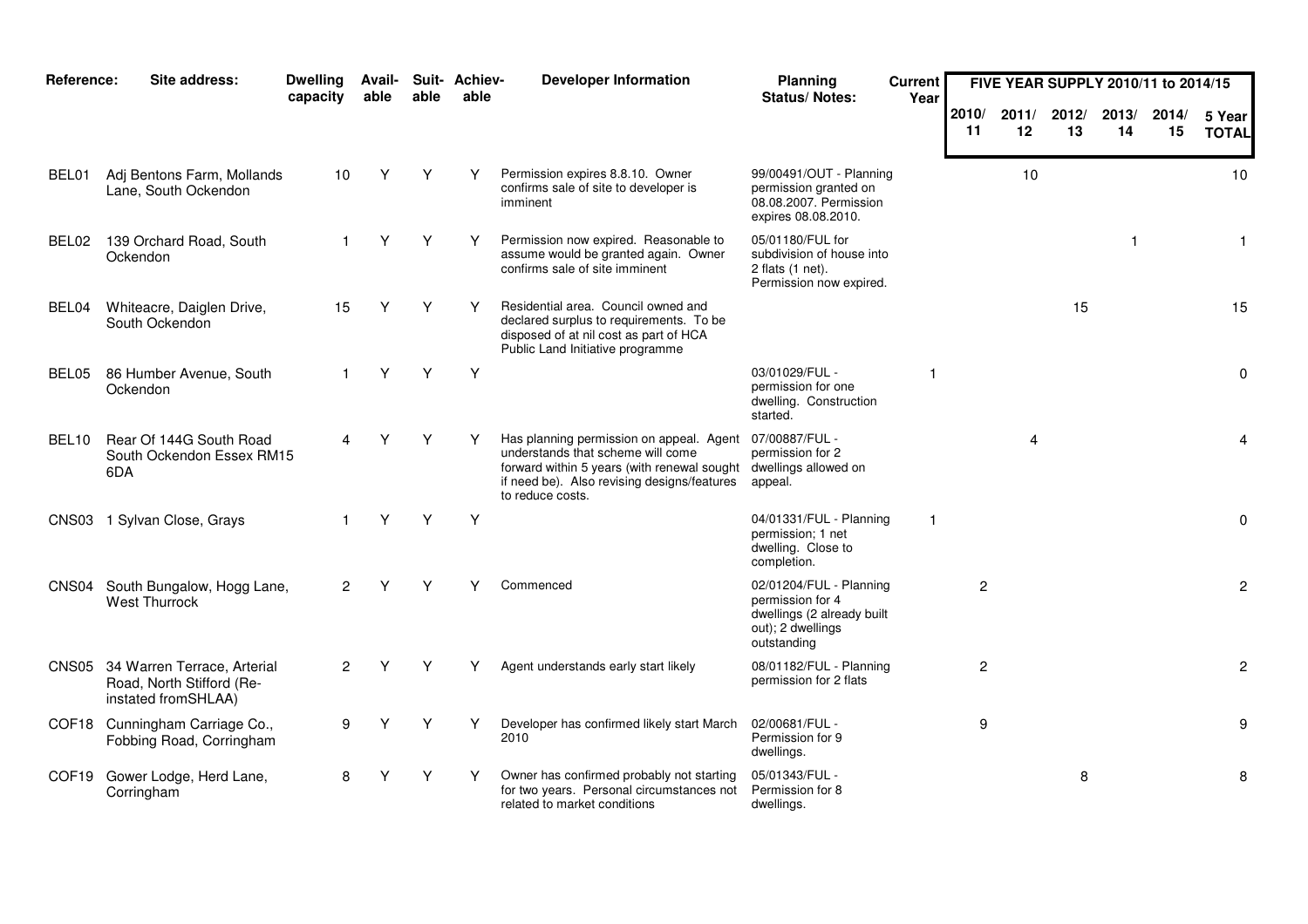| Reference:   | Site address:                                                             | <b>Dwelling</b><br>capacity | Avail-<br>able | able | Suit- Achiev-<br>able | <b>Developer Information</b>                                                                                                                                               | Planning<br>Status/Notes:                                     | <b>Current</b><br>Year |             |             | FIVE YEAR SUPPLY 2010/11 to 2014/15 |             |             |                        |
|--------------|---------------------------------------------------------------------------|-----------------------------|----------------|------|-----------------------|----------------------------------------------------------------------------------------------------------------------------------------------------------------------------|---------------------------------------------------------------|------------------------|-------------|-------------|-------------------------------------|-------------|-------------|------------------------|
|              |                                                                           |                             |                |      |                       |                                                                                                                                                                            |                                                               |                        | 2010/<br>11 | 2011/<br>12 | 2012/<br>13                         | 2013/<br>14 | 2014/<br>15 | 5 Year<br><b>TOTAL</b> |
|              | COF24 37 Lampits Hill Corringham<br>Essex SS17 9AA                        | 8                           | Υ              | Υ    | Y                     | Agent believes site will be developed within 07/01194/OUT -<br>5 years.                                                                                                    | Permission allowed on<br>appeal for 8 dwellings.              |                        | 8           |             |                                     |             |             | 8                      |
| COF35        | Pump House Church Road<br>Corringham Essex                                | 2                           |                | Υ    | Y                     | Applicant confirms will not start in year 1<br>due to state of market but will within next 5<br>years                                                                      | 09/00244/FUL -<br>Permission for 2 flats.                     |                        |             |             | $\overline{c}$                      |             |             | $\overline{2}$         |
|              | CSM02 160 Heath Road, Chadwell St<br>Mary Essex RM16 3AL                  | $\mathbf{1}$                | Υ              | Υ    | Υ                     | <b>Building Regs submitted</b>                                                                                                                                             | 08/00610/FUL -<br>Permission for 1 flat.                      |                        |             | 1           |                                     |             |             | -1                     |
| CSM11        | 43 River View, Chadwell St<br>Mary                                        | 12                          | Υ              | Υ    | Υ                     | Developer confirms start likely year 1                                                                                                                                     | 07/00619/FUL -<br>Permission for 18 flats<br>$(12$ net).      |                        | $12 \,$     |             |                                     |             |             | 12                     |
|              | CSM14 10 St Johns Road, Chadwell<br>St Mary                               | $\mathbf{1}$                | Υ              | Υ    | Υ                     |                                                                                                                                                                            | 06/01192/FUL -<br>Permission for 1 flat<br>allowed on appeal. |                        |             |             |                                     |             |             | 0                      |
|              | CSM24 Land rear of St Johns Way<br>Chadwell St Mary                       | 20                          | ٧              | Υ    | Υ                     | No planning permission but residential<br>area. Newly submitted application. Agent<br>advises that access issue with<br>neighbouring owner now resolved.                   | 10/00006/FUL - Pending<br>decision for 20 dwellings.          |                        |             | 10          | 10                                  |             |             | 20                     |
|              | CSM28 1 Errington Close Chadwell St<br>Mary Essex RM16 4TA                | $\mathbf{1}$                | Y              | Y    | Υ                     | Agent understands will start year 1                                                                                                                                        | 09/00444/FUL -<br>Permission for 1 dwelling                   |                        | $\mathbf 1$ |             |                                     |             |             | $\mathbf{1}$           |
|              | CSM29 2 Nevell Road Grays Essex<br><b>RM164SH</b>                         |                             |                | Υ    | Y                     | Applicant confirms start in year 1                                                                                                                                         | 09/00464/FUL -<br>Permission for 1 dwelling                   |                        |             |             |                                     |             |             | 1                      |
| EAT11        | <b>Coronation Avenue, East</b><br>Tilbury                                 | 9                           |                | Y    | Y                     | No planning permission but residential<br>area and development could be of benefit<br>to conservation area so likely no objections<br>in principle. Vacant unoccupied land |                                                               |                        |             |             |                                     | 9           |             | 9                      |
| EAT20        | Glanwood, Sandy Lane.<br>Chadwell St Mary                                 | 9                           | Υ              | Υ    | Υ                     | Developer confirms start year 1                                                                                                                                            | 07/00951/FUL -<br>Permission for 9<br>dwellings.              |                        | 9           |             |                                     |             |             | 9                      |
| <b>EAT21</b> | Land At Junction Of Blue<br>Anchor Lane Muckingford<br>Road Linford Essex | $\mathbf 1$                 | Y              | Y    | Υ                     | Agent is doing B Regs and understands<br>start year 1                                                                                                                      | 09/00634/FUL -<br>Permission for 1 dwelling.                  |                        |             |             |                                     |             |             | $\mathbf{1}$           |
| GRI04        | <b>Former Belmont Allotment</b><br>Site, Grays                            | 114                         | Υ              | Y    | Y                     | No planning permission but Council owned<br>and identified as housing land in local<br>plan. TTGDC support                                                                 | 95/00038/FUL - Expired<br>application for nursing<br>home     |                        |             |             | 14                                  | 50          | 50          | 114                    |
| GRI05        | Motor Repair Depot<br>Wouldham Road South Stifford                        | 66                          |                | Υ    | Y                     | TTGDC advise likely to happen                                                                                                                                              | 07/01276/TTGREM -<br>Planning permission for<br>66 dwellings. |                        |             | 33          | 33                                  |             |             | 66                     |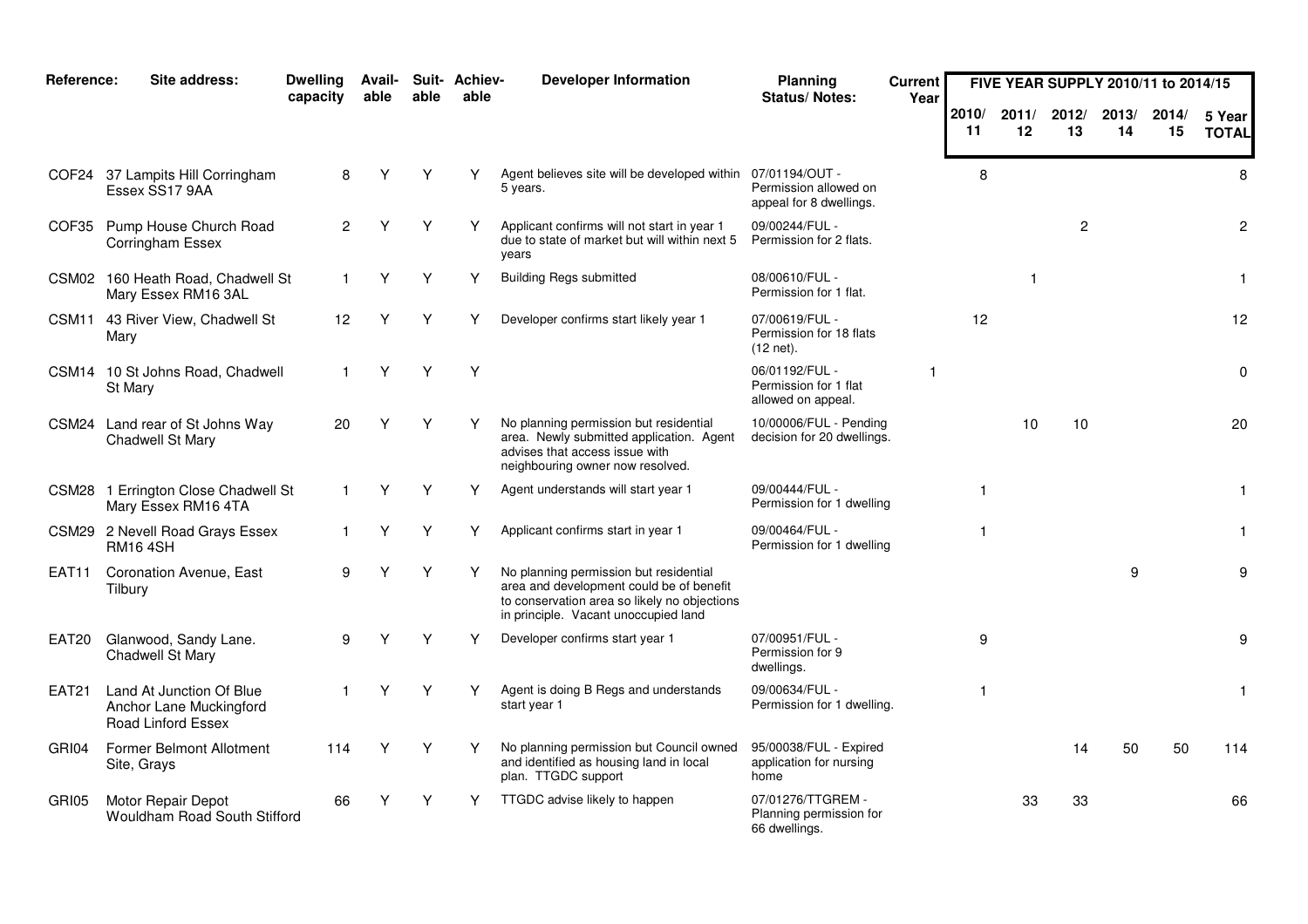| Reference: | Site address:                                     | <b>Dwelling</b><br>capacity | Avail-<br>able | able | Suit- Achiev-<br>able | <b>Developer Information</b>                                                                                                                                                                                             | Planning<br><b>Status/Notes:</b>                                                                                        | <b>Current</b><br>Year |                |                      | FIVE YEAR SUPPLY 2010/11 to 2014/15 |             |             |                        |
|------------|---------------------------------------------------|-----------------------------|----------------|------|-----------------------|--------------------------------------------------------------------------------------------------------------------------------------------------------------------------------------------------------------------------|-------------------------------------------------------------------------------------------------------------------------|------------------------|----------------|----------------------|-------------------------------------|-------------|-------------|------------------------|
|            |                                                   |                             |                |      |                       |                                                                                                                                                                                                                          |                                                                                                                         |                        | 2010/<br>11    | 2011/<br>12          | 2012/<br>13                         | 2013/<br>14 | 2014/<br>15 | 5 Year<br><b>TOTAL</b> |
| GRI07      | 257 London Road Grays<br>Essex RM17 5XY           |                             | Υ              | Υ    |                       | Potential to come forward within 5 years                                                                                                                                                                                 | 09/00234/FUL -<br>Conversion permitted (1<br>net dwelling)                                                              |                        |                | $\blacktriangleleft$ |                                     |             |             | $\mathbf{1}$           |
| GRI08      | Red Lion, 229 London Road,<br>Grays               | $\overline{2}$              |                |      |                       | Owner confirms start year 1                                                                                                                                                                                              | 04/00625/FUL - Planning<br>permission for 2 flats                                                                       |                        | $\overline{c}$ |                      |                                     |             |             | $\overline{c}$         |
| GRI20      | Car Park Brooke Road, Grays                       | $\overline{4}$              |                |      |                       | Residential area. Council owned and<br>declared surplus to requirements. To be<br>disposed of at nil cost as part of HCA<br>Public Land Initiative programme                                                             |                                                                                                                         |                        |                |                      |                                     |             |             | 4                      |
| GRI30      | High Street - 'Changes' Health<br>& Fitness Club  | 22                          | Υ              | Υ    | Υ                     | Although planning permission refused by<br>TTGDC no objection in principle to<br>redevelopment including for residential.<br>TTGDC consider 'do-able'                                                                    | 06/00829/TTGFUL and<br>07/01196/TTGFUL -<br>Refused applications for<br>mixed use, including<br>residential development |                        |                |                      |                                     |             | 22          | 22                     |
| GRI33      | Argent Street / Thames Road,<br>Grays             | 140                         | Υ              | Υ    | Y                     | No planning permission but no policy<br>objection and TTGDC believe 'do-able'                                                                                                                                            |                                                                                                                         |                        |                |                      |                                     | 70          | 70          | 140                    |
| GRI34      | Lion 9of Grays) Ltd 85 London<br>Road Grays Essex | 24                          |                |      |                       | No planning permission yet. Previous<br>application withdrawn by housebuilder.<br>Recent resubmission this time by owner.<br>Likely that previous flood risk objection<br>may be avoided or not sustained by<br>Council. | 10/00089/FUL - Pending<br>application for 24<br>dwellings                                                               |                        |                |                      | 24                                  |             |             | 24                     |
| GRI46      | 20-24 Clarence Road, Grays                        | 8                           |                | Υ    | Υ                     | planning permission on appeal                                                                                                                                                                                            | 08/00491/FUL -<br>Permission for 8<br>dwellings allowed on<br>appeal                                                    |                        |                | 8                    |                                     |             |             | 8                      |
| GRI47      | 10 High Street Grays Essex<br><b>RM17 6LU</b>     | 3                           | Y              | Υ    | Υ                     | Agent understands applicant keen to get<br>things moving with view to commencement                                                                                                                                       | 08/01183/FUL -<br>Permission for 3 net<br>dwellings                                                                     |                        |                | 3                    |                                     |             |             | 3                      |
| GRI48      | 124 Orsett Road Grays Essex<br><b>RM17 5ET</b>    |                             | Y              | Υ    | ٧                     | Agent understands will start year 1 when<br>conditions cleared                                                                                                                                                           | 09/00496/FUL -<br>Permission for<br>subdivision (1 net<br>dwelling)                                                     |                        | -1             |                      |                                     |             |             | $\mathbf{1}$           |
|            | GTH05 34 Wallace Road, Gray<br>Thurrock           |                             | Υ              | Υ    | Y                     |                                                                                                                                                                                                                          | 08/00687/FUL -<br>Permission for<br>conversion (1 net<br>dwelling)                                                      |                        |                |                      |                                     |             |             | $\mathbf 0$            |
|            | GTH06 131a -c Hathaway Road,<br>Grays             | 12                          |                | Y    | N                     | No planning permission but previous<br>objections sustained on appeal for 22 likely<br>to be overcome at this lesser number                                                                                              | 05/01125/OUT - Outline<br>application for residential<br>development refused                                            |                        |                |                      |                                     |             | 12          | 12                     |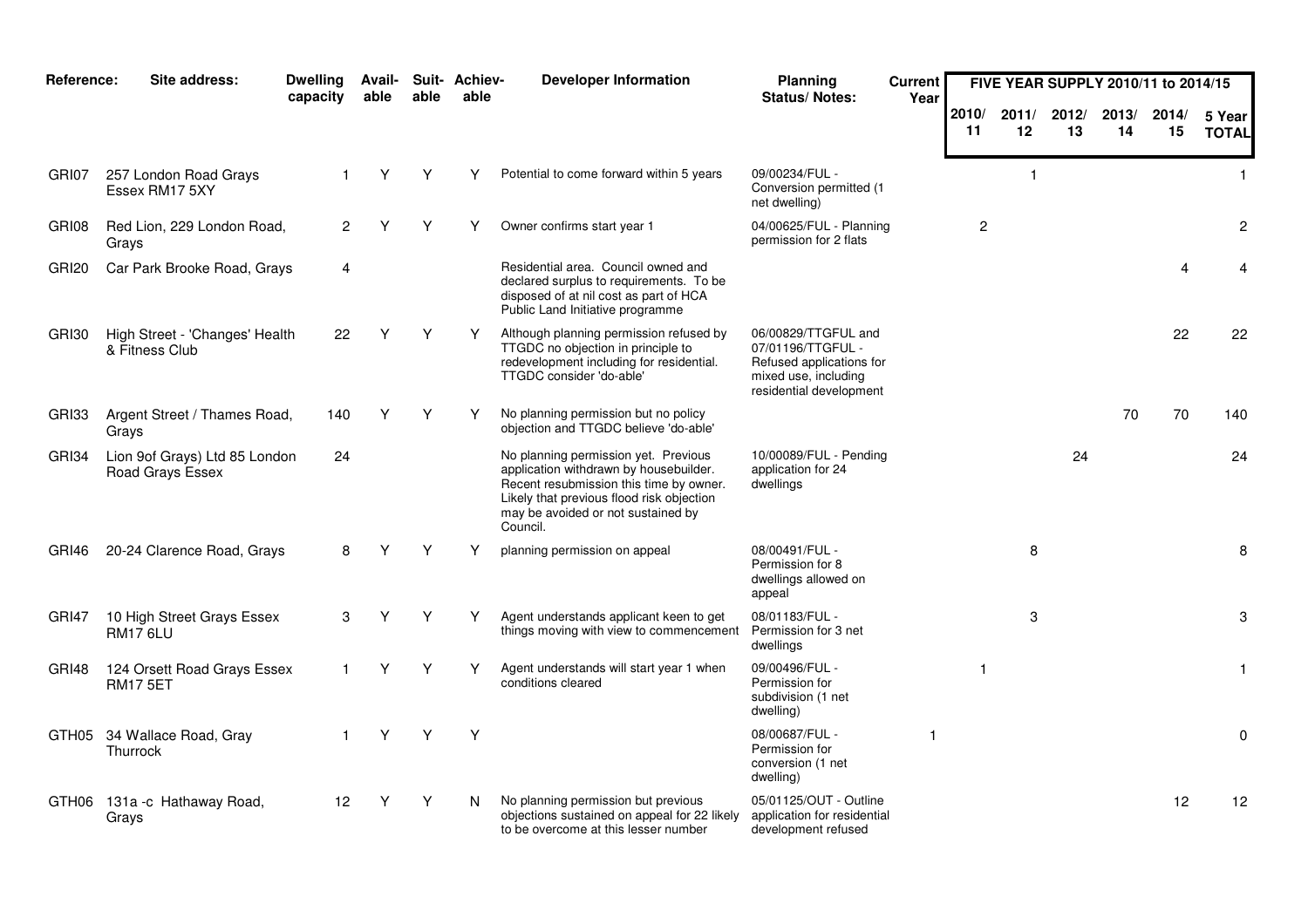| Reference: | Site address:                                                                     | <b>Dwelling</b><br>capacity | <b>Avail-</b><br>able | able | Suit- Achiev-<br>able | <b>Developer Information</b>                                                                                                                                 | Planning<br>Status/Notes:                                                                       | <b>Current</b><br>Year |             |              | FIVE YEAR SUPPLY 2010/11 to 2014/15 |             |             |                        |
|------------|-----------------------------------------------------------------------------------|-----------------------------|-----------------------|------|-----------------------|--------------------------------------------------------------------------------------------------------------------------------------------------------------|-------------------------------------------------------------------------------------------------|------------------------|-------------|--------------|-------------------------------------|-------------|-------------|------------------------|
|            |                                                                                   |                             |                       |      |                       |                                                                                                                                                              |                                                                                                 |                        | 2010/<br>11 | 2011/<br>12  | 2012/<br>13                         | 2013/<br>14 | 2014/<br>15 | 5 Year<br><b>TOTAL</b> |
|            | GTH09 28 Southend Road, Grays                                                     | 8                           | Y                     | Υ    | Y                     | Agent understands the site has been sold<br>on.                                                                                                              | 05/00236/FUL -<br>Permission for 8 flats                                                        |                        |             | 8            |                                     |             |             | 8                      |
|            | GTH15 Car Park, Bridge Road, Grays                                                | 5                           | Υ                     | Υ    | Υ                     | Residential area. Council owned and<br>declared surplus to requirements. To be<br>disposed of at nil cost as part of HCA<br>Public Land Initiative programme |                                                                                                 |                        |             |              |                                     | 5           |             | 5                      |
|            | GTH16 Car Park, Grove Road, Grays                                                 | 3                           | Υ                     | Υ    | Y                     | Residential area. Council owned and<br>declared surplus to requirements. To be<br>disposed of at nil cost as part of HCA<br>Public Land Initiative programme |                                                                                                 |                        |             |              |                                     | 3           |             | 3                      |
|            | GTH22 Land At 52 Broadway Grays<br>Essex                                          | 17                          | Υ                     | Υ    | Υ                     | Allocated for new road on local plan but<br>road proposal abandoned by Council                                                                               | 08/00194/OUT -<br>Withdrawn application for<br>30 dwellings                                     |                        |             |              | 17                                  |             |             | 17                     |
|            | GTH24 1 Allenby Crescent Grays<br>Essex RM17 6DH                                  |                             | Y                     | Y    | Y                     | Agent believes likely to happen late 2010<br>and definitely within 5 years                                                                                   | 08/00455/FUL -<br>Permission for 1 dwelling                                                     |                        |             | $\mathbf{1}$ |                                     |             |             | $\mathbf{1}$           |
| GTH28      | 46 Lucas Road, Grays, RM17<br>5AJ                                                 | 3                           | Y                     | Y    | Y                     | Owner confirms is considering selling site<br>on.                                                                                                            | 08/00611/FUL -<br>Permission for 3<br>dwellings (2 net)                                         |                        |             | 3            |                                     |             |             | 3                      |
|            | GTH36a Land at Junction Dell Road<br>Southend Road, Grays (PDL<br>portion)        | 8                           | Υ                     | Y    | Υ                     | No planning permission but Council<br>owned. Site is available.                                                                                              |                                                                                                 |                        |             |              |                                     |             | 8           | 8                      |
|            | GTH36b Land at Junction Dell Road<br>Southend Road, Grays<br>(greenfield portion) | 25                          | Υ                     | Υ    | Υ                     | No planning permission but Council<br>owned. Site is available.                                                                                              |                                                                                                 |                        |             |              |                                     |             | 25          | 25                     |
|            | GTH38 128 Bridge Road, Grays<br>Essex RM17 6DA                                    | 2                           |                       | Υ    | Υ                     | Development is nearly complete.                                                                                                                              | 08/01099/FUL -<br>Permission for<br>conversion (1 net<br>dwelling). Substantially<br>completed. | $\overline{2}$         |             |              |                                     |             |             | 0                      |
|            | HOM02 Land East Of Morley Hill                                                    | 11                          | Y                     | Υ    | Υ                     | No planning permission but identified for<br>housing in local plan                                                                                           |                                                                                                 |                        |             |              |                                     | 11          |             | 11                     |
|            | HOM03 Land West of Morley Hill                                                    | 25                          | Y                     | Υ    | Υ                     | No planning permission but identified for<br>housing in local plan                                                                                           |                                                                                                 |                        |             |              |                                     | 12          | 13          | 25                     |
|            | HOM10 62-64 Branksome Avenue<br>Stanford Le Hope                                  | 8                           | Y                     | Υ    | Y                     |                                                                                                                                                              | 07/00865/FUL -<br>Permission for 8<br>dwellings.                                                | 8                      |             |              |                                     |             |             | 0                      |
|            | HOM13 Remura, First Avenue,<br>Stanford Le Hope                                   |                             |                       |      | Υ                     | Applicant advises site sold on in 2009.                                                                                                                      | 08/00593/FUL -<br>Permission for 2<br>dwellings (1 net).                                        |                        |             | $\mathbf{1}$ |                                     |             |             | $\mathbf{1}$           |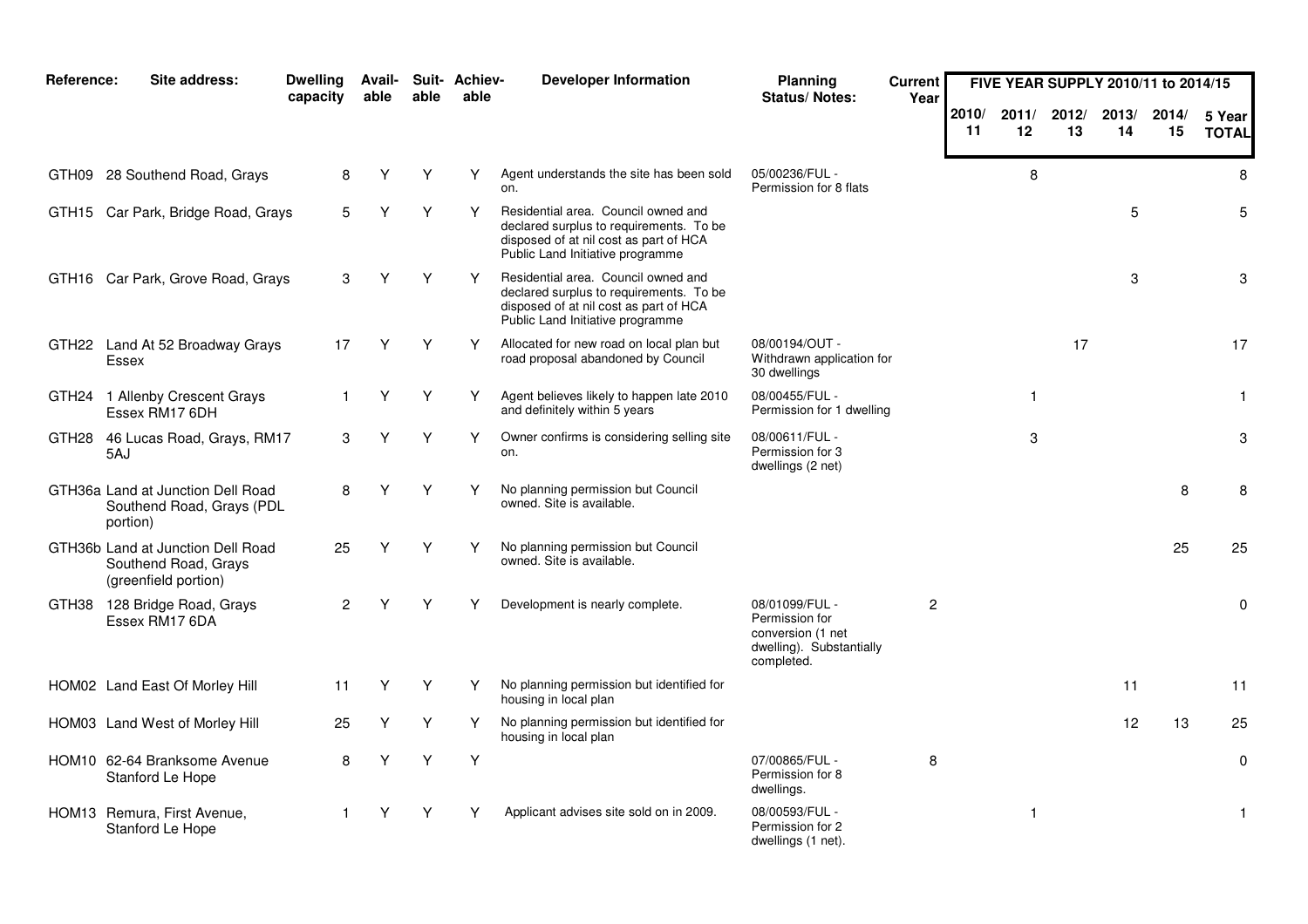| Reference:        | Site address:                                                                        | <b>Dwelling</b><br>capacity | Avail-<br>able | able | Suit- Achiev-<br>able | <b>Developer Information</b>                                                                                                                                                                             | <b>Planning</b><br>Status/Notes:                                          | <b>Current</b><br>Year |              |             | FIVE YEAR SUPPLY 2010/11 to 2014/15 |             |             |                        |
|-------------------|--------------------------------------------------------------------------------------|-----------------------------|----------------|------|-----------------------|----------------------------------------------------------------------------------------------------------------------------------------------------------------------------------------------------------|---------------------------------------------------------------------------|------------------------|--------------|-------------|-------------------------------------|-------------|-------------|------------------------|
|                   |                                                                                      |                             |                |      |                       |                                                                                                                                                                                                          |                                                                           |                        | 2010/<br>-11 | 2011/<br>12 | 2012/<br>13                         | 2013/<br>14 | 2014/<br>15 | 5 Year<br><b>TOTAL</b> |
| LTB01             | Land To Rear Of 100, 102,<br>104 Blackshots Lane, Little<br>Thurrock                 |                             | Υ              | Υ    | Υ                     |                                                                                                                                                                                                          | 07/00498/FUL -<br>Permission for 1 dwelling                               |                        |              |             |                                     |             |             | $\Omega$               |
| LTB04             | 82 Victoria Avenue, Little<br>Thurrock, Grays                                        |                             | Y              | Y    | Υ                     | Developer confirms likely start year 1                                                                                                                                                                   | 05/00608/FUL -<br>Permission for 1 dwelling                               |                        |              |             |                                     |             |             | $\mathbf{1}$           |
| LTB09             | 80 Victoria Avenue Grays<br>Essex                                                    |                             |                | Y    | Υ                     | Developer confirms start in year 1                                                                                                                                                                       | 08/01044/FUL -<br>Permission for 4 dwellings                              |                        | 4            |             |                                     |             |             | 4                      |
| LTR04             | 3 Rogers Road, Little Thurrock                                                       |                             | Υ              | Y    | Y                     | Agent understands likely start year 1                                                                                                                                                                    | 07/00014/FUL and<br>09/00231/FUL - Separate<br>permissions for 1 dwelling |                        |              |             |                                     |             |             | $\mathbf{1}$           |
| LTR06             | Garden Centre, Chadwell<br>Road, Grays                                               | 24                          |                | ?    | Υ                     | Recent refusal by Council contrary to<br>officer recommendation. Appeal likely to<br>be allowed. Owner/applicant wishes to sell<br>site for redevelopment as does not want to<br>continuing existing use | 09/00326/OUT -<br>Application for 24<br>dwellings. Appeal in<br>progress. |                        |              |             | 12                                  | 12          |             | 24                     |
| LTR <sub>07</sub> | 51 Malvern Road, Little<br>Thurrock, Grays                                           |                             | Υ              | Υ    | ?                     |                                                                                                                                                                                                          | 04/01281/FUL -<br>Permission for 1 dwelling                               |                        | $\mathbf{1}$ |             |                                     |             |             | $\mathbf{1}$           |
| LTR <sub>12</sub> | Sandwich Bar, 44 Rectory<br>Road, Little Thurrock                                    |                             | Υ              | Υ    | Y                     |                                                                                                                                                                                                          | 04/00747/FUL - Change<br>of use to 1 dwelling.<br>Development complete.   | $\mathbf{1}$           |              |             |                                     |             |             | $\mathbf 0$            |
|                   | LTR19a Dock Road, Including part of<br>64 Dock Road, Little Thurrock                 | 6                           | Y              | Υ    | Υ                     | Commenced and well advanced but builder<br>has gone bust. Bank advises will dispose<br>of or finance for completion.                                                                                     | 06/00233/FUL -<br>Permission for 18<br>dwellings                          |                        | 6            |             |                                     |             |             | 6                      |
|                   | LTR19b R/o 60/62 Dock Road (Former<br>Allotments Gardens), Little<br><b>Thurrock</b> | 12                          | Υ              | Y    | Y                     | Commenced and well advanced but builder<br>has gone bust. Bank advises will dispose<br>of or finance for completion.                                                                                     | 06/00233/FUL -<br>Permission for 18<br>dwellings                          |                        | 12           |             |                                     |             |             | 12                     |
| LTR <sub>20</sub> | 41 - 43 Southend Road Grays<br>Essex RM17 5NJ                                        | 3                           |                | Υ    | Υ                     | Refusal for scheme inc 9 units on<br>overdevelopment grounds but no objection<br>in principle to lesser scheme.                                                                                          | 07/01243/FUL - Refused<br>application for 9 dwellings                     |                        |              |             |                                     |             | 3           | 3                      |
| LTR21             | 15-17 Southend Road, Grays<br>Essex RM17 5NH                                         |                             | Υ              | Υ    | Υ                     | Agent understands will commence in 2010                                                                                                                                                                  | 09/00019/FUL -<br>Permission for 2<br>dwellings (1 net)                   |                        | $\mathbf{1}$ |             |                                     |             |             | -1                     |
| LTR22             | 60 Whitehall Lane, Grays<br>Essex RM17 6SS                                           | 5                           |                | Υ    | Υ                     | Recently commenced                                                                                                                                                                                       | 08/00647/FUL -<br>Permission for 5 net<br>dwellings                       |                        | 5            |             |                                     |             |             | 5                      |
| LTR24             | 31 Newburgh Road Grays<br>Essex RM17 6UG                                             |                             |                |      |                       | Applicant confirms start in year 1                                                                                                                                                                       | 09/00469/FUL -<br>Permission for 1 dwelling                               |                        | -1           |             |                                     |             |             | $\mathbf{1}$           |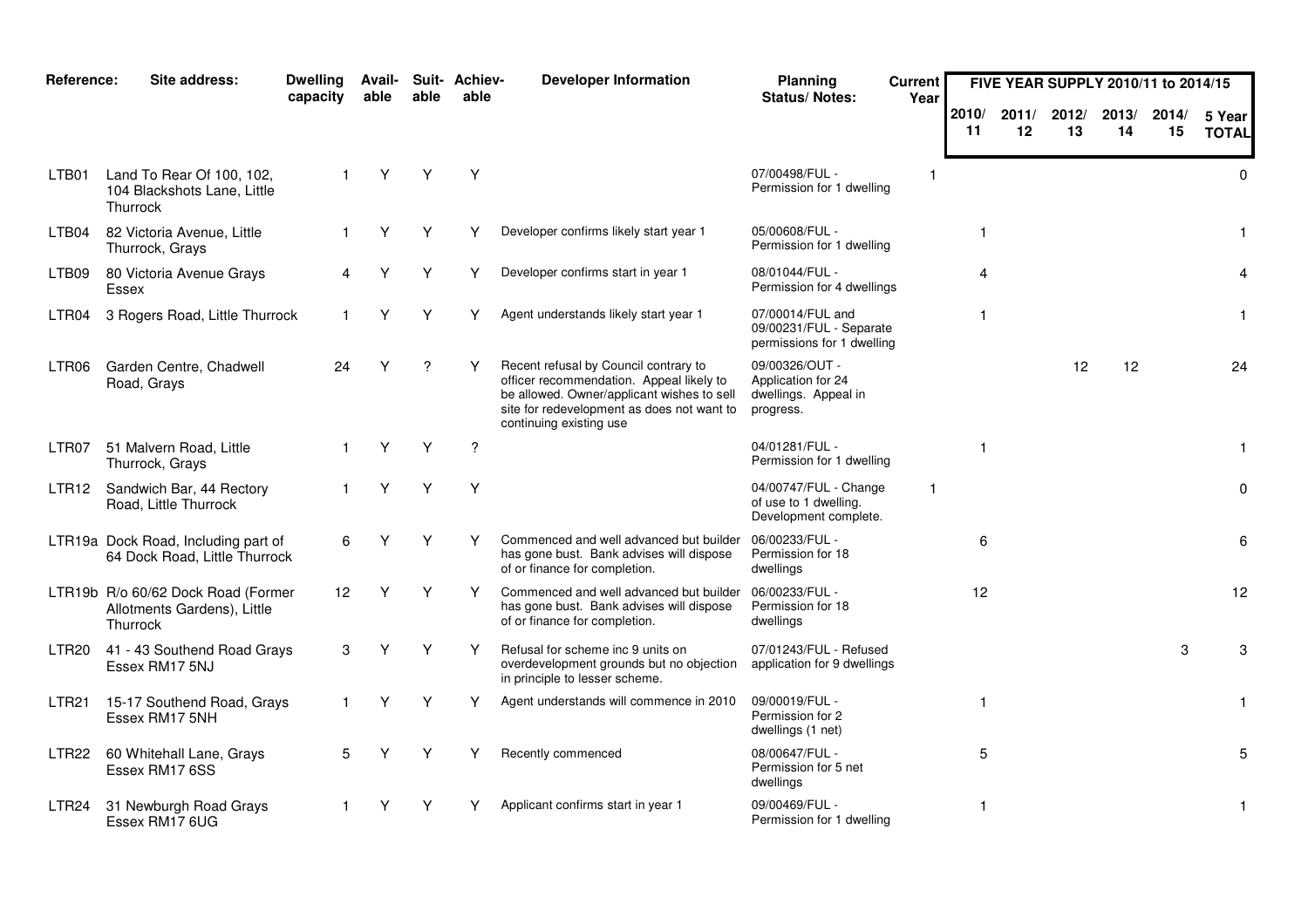| Reference:        | Site address:                                                               | <b>Dwelling</b><br>capacity | <b>Avail-</b><br>able | able | Suit- Achiev-<br>able | <b>Developer Information</b>                                                                                                                                 | <b>Planning</b><br>Status/Notes:                                                                                     | <b>Current</b><br>Year |                |             | FIVE YEAR SUPPLY 2010/11 to 2014/15 |             |             |                        |
|-------------------|-----------------------------------------------------------------------------|-----------------------------|-----------------------|------|-----------------------|--------------------------------------------------------------------------------------------------------------------------------------------------------------|----------------------------------------------------------------------------------------------------------------------|------------------------|----------------|-------------|-------------------------------------|-------------|-------------|------------------------|
|                   |                                                                             |                             |                       |      |                       |                                                                                                                                                              |                                                                                                                      |                        | 2010/<br>11    | 2011/<br>12 | 2012/<br>13                         | 2013/<br>14 | 2014/<br>15 | 5 Year<br><b>TOTAL</b> |
| LTR25             | 33 Lander Road Grays Essex<br><b>RM17 6AX</b>                               |                             | Y                     | Y    | Υ                     | Scheme commenced by applicant who<br>advises is considering an offer to buy for<br>completion by purchaser                                                   | 09/00555/FUL -<br>Permission for 1 dwelling                                                                          |                        | $\overline{1}$ |             |                                     |             |             | $\mathbf{1}$           |
| LTR <sub>26</sub> | 57 Lodge Lane Grays Essex<br><b>RM17 5RZ</b>                                |                             | Υ                     | Y    | Υ                     | Applicant confirms start in year 1                                                                                                                           | 09/00575/FUL -<br>Permission for<br>conversion (1 net<br>dwelling)                                                   |                        | $\mathbf{1}$   |             |                                     |             |             | $\mathbf{1}$           |
| OCK01             | Former Church, North Road,<br>South Ockendon                                | 5                           | Y                     | Υ    | Υ                     | United Reform Church have disposed of<br>site                                                                                                                | 02/01375/OUT - Expired<br>permission for 5<br>dwellings.                                                             |                        |                |             |                                     |             | 5           | 5                      |
|                   | OCK05 R/O 32/42 Anton Road, South<br>Ockendon                               | 12 <sub>2</sub>             | Y                     | Υ    | Y                     | Council identify site as available                                                                                                                           |                                                                                                                      |                        |                |             |                                     |             | 12          | 12                     |
|                   | OCK06 Tamarisk Road, South<br>Ockendon                                      | 9                           |                       | Y    | Υ                     | Residential area. Council owned and<br>declared surplus to requirements. To be<br>disposed of at nil cost as part of HCA<br>Public Land Initiative programme |                                                                                                                      |                        |                |             |                                     | 9           |             | 9                      |
| OCK07             | A Stone's Throw Public<br>House, 92 South Road, South<br>Ockendon           | 14                          | Υ                     | Υ    | Y                     | Developer awaiting outcome of appeal for<br>14 houses rather than flats. Will build one<br>or other depending on outcome                                     | 09/00588/FUL - appeal<br>lodged against refusal of<br>14 house scheme.<br>08/00190/FUL -<br>Permission for 14 flats. |                        |                | 14          |                                     |             |             | 14                     |
| OCK <sub>21</sub> | Durabella Ltd Arisdale Avenue<br>South Ockenden Essex RM15<br>5TR           | 80                          | Υ                     | Υ    | Υ                     | Phasing as advised by developer                                                                                                                              | 08/00913/TTGFUL -<br>Permission for 80<br>dwellings.<br>09/50069/TTGFUL -<br>Amendments to 2008<br>application.      | 24                     | 56             |             |                                     |             |             | 56                     |
|                   | ORS05 Wynstay, Stanley Road,<br>Bulphan                                     |                             | Y                     | Y    | Υ                     |                                                                                                                                                              | 07/00889/FUL -<br>Permission for 1 dwelling.<br>Development<br>commenced.                                            |                        |                |             |                                     |             |             | 0                      |
|                   | ORS07 Fairway Victoria Road,<br>Bulphan Essex RM14 3SD                      |                             | Υ                     | Y    | Y                     |                                                                                                                                                              | 08/00420/FUL -<br>Permission for 1 dwelling.                                                                         | -1                     |                |             |                                     |             |             | 0                      |
|                   | ORS09 Land Between 87 And<br>Oakleigh House, Church Lane,<br>Bulphan        | $\mathbf{1}$                | Y                     | Y    | Y                     |                                                                                                                                                              | 07/00598/FUL -<br>Permission for 1 dwelling.                                                                         | -1                     |                |             |                                     |             |             | $\mathbf 0$            |
|                   | ORS14 Southfields, Land Adjoining<br>Essay Villa, Grosvenor Road,<br>Orsett | 5                           |                       | Υ    | Υ                     | Agent advises implementation not likely in<br>year 2                                                                                                         | 07/00399/FUL -<br>Permission for 5<br>dwellings allowed on<br>appeal.                                                |                        |                | 5           |                                     |             |             | 5                      |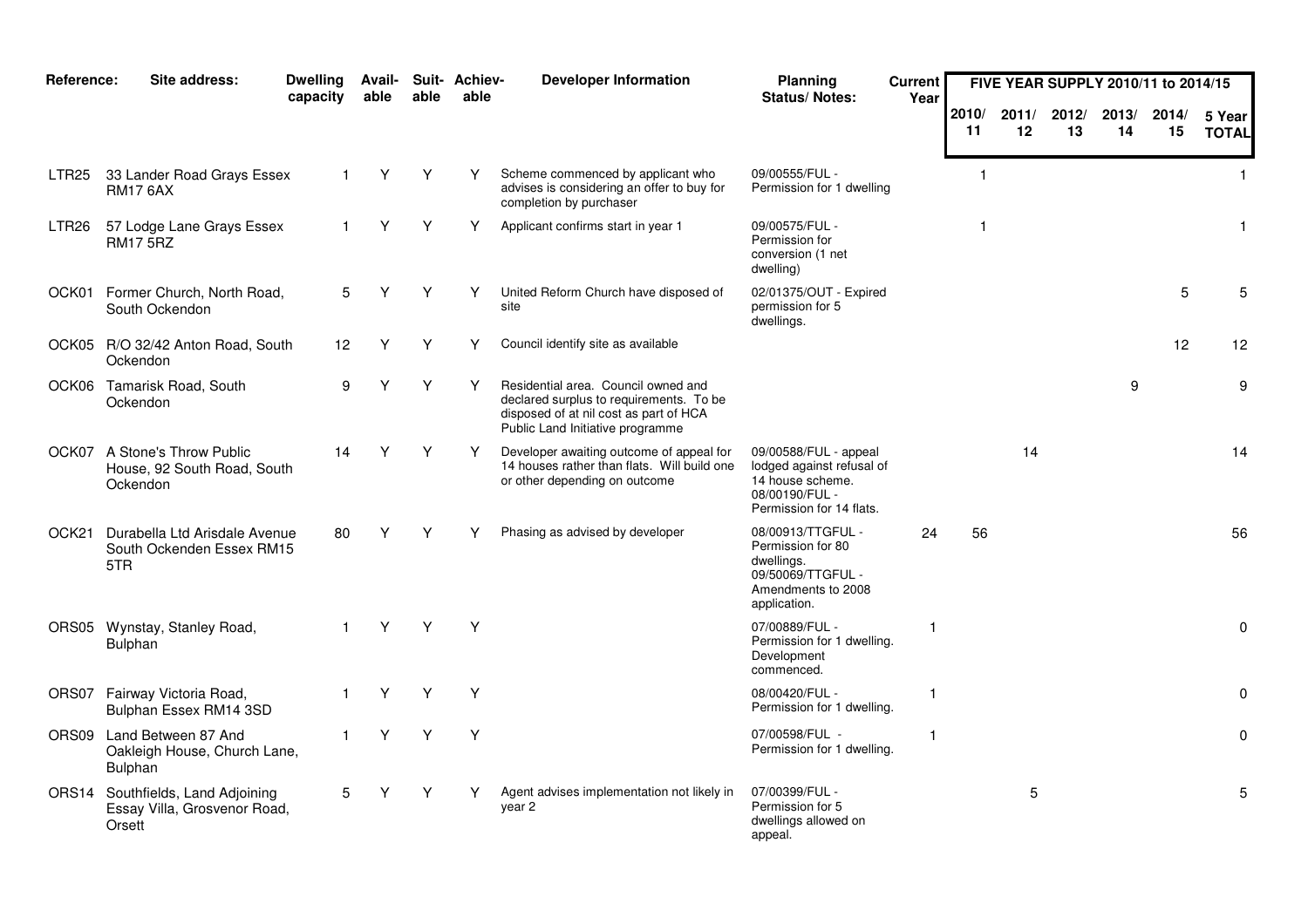| Reference:        | Site address:                                                                           | <b>Dwelling</b><br>capacity | Avail-<br>able | able | Suit- Achiev-<br>able | <b>Developer Information</b>                                                                                                                                                                                                        | Planning<br><b>Status/Notes:</b>                                                                                             | <b>Current</b><br>Year |             |             |             |             | FIVE YEAR SUPPLY 2010/11 to 2014/15 |                        |
|-------------------|-----------------------------------------------------------------------------------------|-----------------------------|----------------|------|-----------------------|-------------------------------------------------------------------------------------------------------------------------------------------------------------------------------------------------------------------------------------|------------------------------------------------------------------------------------------------------------------------------|------------------------|-------------|-------------|-------------|-------------|-------------------------------------|------------------------|
|                   |                                                                                         |                             |                |      |                       |                                                                                                                                                                                                                                     |                                                                                                                              |                        | 2010/<br>11 | 2011/<br>12 | 2012/<br>13 | 2013/<br>14 | 2014/<br>15                         | 5 Year<br><b>TOTAL</b> |
| ORS17             | Land at Junction Bristowe<br>Drive/Welling Road, Orsett                                 | 11                          | Y              | Υ    | Y                     | Agent understands will start year 1                                                                                                                                                                                                 | 09/00642/REM -<br>Permitted reserved<br>matters application for 11<br>dwellings subsequent to<br>08/01018/OUT                |                        | 11          |             |             |             |                                     | 11                     |
| ORS20             | Baker Street Garage, Baker<br>Street, Orsett                                            | 24                          | Υ              | Y    |                       | S.106 obligation to be completed and<br>reserved matters approved so start not<br>imminent but applicant expects to<br>implement. Site promoted by developers<br>through representations to LDF at previous<br>consultation phases. | 08/01106/OUT - Outline<br>application for<br>redevelopment of site to<br>for 24 dwellings.<br>Pending completion of<br>S106. |                        |             | 12          | 12          |             |                                     | 24                     |
|                   | ORS28 Tremorgan Sandown Road<br>Stanford Le Hope Essex<br><b>RM16 3DD</b>               |                             | Υ              | Y    | ?                     |                                                                                                                                                                                                                                     | 07/00653/FUL -<br>Permission granted on<br>appeal for conversion of<br>garage to dwelling.                                   |                        |             |             |             |             |                                     | 0                      |
| ORS39             | Lower Dunton Hall Farm,<br>Orsett                                                       |                             | Υ              | Y    | Υ                     |                                                                                                                                                                                                                                     | 08/00527/FUL -<br>Permission to regularise<br>conversion already<br>carried out of barn to<br>dwelling                       | 1                      |             |             |             |             |                                     | 0                      |
| ORS40             | <b>Sandown Nurseries Sandown</b><br>Road Orsett Essex RM16 3DD                          | 7                           | Y              | Υ    | Υ                     | S106 obligation to be completed and<br>reserved matters to be agreed so no start<br>year 1 but applicants advise their previous<br>nursery business not viable so can<br>reasonably assume start within next 5 years                | 08/01155/OUT -<br>Decision pending<br>regarding Outline<br>consent for 7 dwellings.                                          |                        |             | 7           |             |             |                                     | $\overline{7}$         |
| ORS41             | <b>Farthings Rectory Road Orsett</b><br>Essex RM16 3JU                                  | -1                          | Y              | Υ    | Y                     |                                                                                                                                                                                                                                     | 08/01194/FUL -<br>Permission for 1 dwelling.                                                                                 |                        | 1           |             |             |             |                                     | $\mathbf{1}$           |
| SCH <sub>03</sub> | Bannatynes Health Spa<br><b>Howard Road Chafford</b><br>Hundred Grays Essex RM16<br>6YJ | 140                         | Υ              | Υ    | Υ                     | Phasing confirmed by developer to the<br>effect that 59 dwellings are likely to be built<br>by end 2010, another 54 by mid 2011 and<br>the remaining 27 by end 2011                                                                 | 08/00152/TTGFUL -<br>Permission for<br>redevelopment of site to<br>provide 153 dwellings                                     |                        | 59          | 81          |             |             |                                     | 140                    |
|                   | SEC02 2 St James Avenue East<br>Stanford Le Hope Essex SS17<br>7BQ                      | 3                           | Υ              | Υ    | Υ                     | Commenced                                                                                                                                                                                                                           | 08/00521/FUL -<br>Permission for extension<br>and conversion to 3<br>dwellings (2 net).<br>Development<br>commenced.         |                        | 3           |             |             |             |                                     | 3                      |
| SEC04             | 23 Grover Walk Corringham<br>Essex SS17 7LP                                             |                             |                |      | Υ                     |                                                                                                                                                                                                                                     | 08/00413/FUL -<br>Permitted change of use<br>to 4 flats.                                                                     |                        |             | 4           |             |             |                                     | 4                      |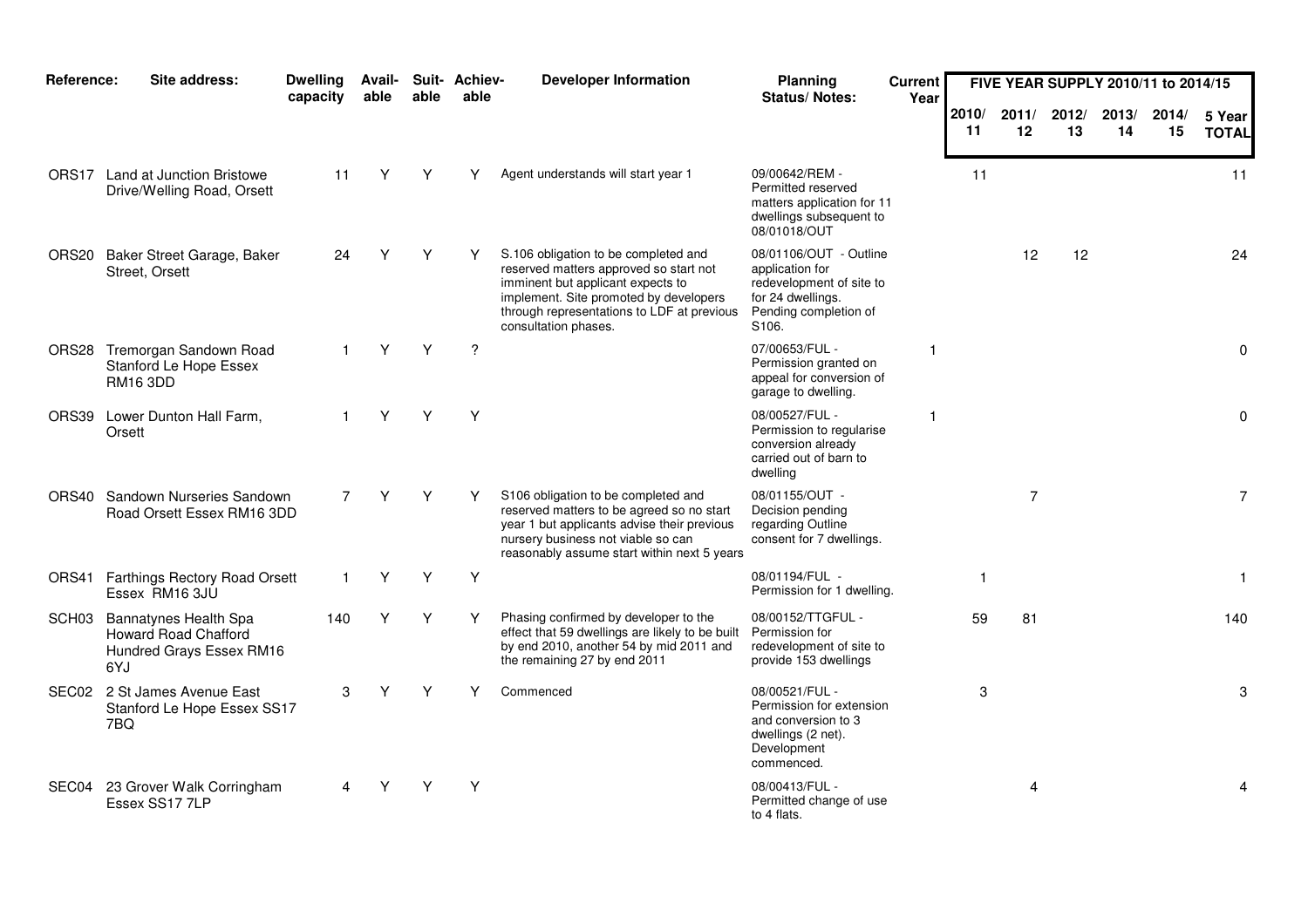| Reference:        | Site address:                                                             | <b>Dwelling</b><br>capacity | <b>Avail-</b><br>able | able | Suit- Achiev-<br>able | <b>Developer Information</b>                                                                                                                                 | <b>Planning</b><br><b>Status/Notes:</b>                                                                      | <b>Current</b><br>Year |             |              | FIVE YEAR SUPPLY 2010/11 to 2014/15 |             |             |                        |
|-------------------|---------------------------------------------------------------------------|-----------------------------|-----------------------|------|-----------------------|--------------------------------------------------------------------------------------------------------------------------------------------------------------|--------------------------------------------------------------------------------------------------------------|------------------------|-------------|--------------|-------------------------------------|-------------|-------------|------------------------|
|                   |                                                                           |                             |                       |      |                       |                                                                                                                                                              |                                                                                                              |                        | 2010/<br>11 | 2011/<br>12  | 2012/<br>13                         | 2013/<br>14 | 2014/<br>15 | 5 Year<br><b>TOTAL</b> |
| SEC06             | Garage Plot Adjacent<br>Springhouse Road,<br>Corringham                   |                             | Y                     | Y    | Y                     | Residential area. Council owned and<br>declared surplus to requirements. To be<br>disposed of at nil cost as part of HCA<br>Public Land Initiative programme | 07/01106/OUT - Outline<br>permission for 1 dwelling.                                                         |                        |             | $\mathbf{1}$ |                                     |             |             | $\mathbf{1}$           |
| SEC07             | The New Pompadour St Johns<br>Way Corringham Stanford Le<br>Hope SS17 7NA | 9                           |                       | Υ    | Υ                     | Owner had intended to implement but is<br>now considering selling on                                                                                         | 07/00396/OUT - Outline<br>permission on appeal for<br>mixed use block including<br>residential use.          |                        |             |              | 9                                   |             |             | 9                      |
| SEC <sub>08</sub> | 1 St James Avenue East<br>Stanford Le Hope Essex SS17<br>7BB              |                             | Υ                     | Y    | Υ                     | Agent understands imminent sale of site by<br>applicant.                                                                                                     | 09/00184/FUL -<br>Permission for 1 dwelling.                                                                 |                        |             | $\mathbf 1$  |                                     |             |             | $\mathbf{1}$           |
| STC07             | Land at Stifford Clays Baptist<br>Church, Fleethall Grove, Grays          | 19                          | Y                     | Y    | Υ                     | Residential area. Council owned and<br>declared surplus to requirements. To be<br>disposed of at nil value to an RSL                                         |                                                                                                              |                        |             |              |                                     |             | 19          | 19                     |
| STC <sub>11</sub> | 65 Meadow Road, Stifford<br>Clays Grays Essex RM16 2HB                    | $\mathbf{1}$                | Υ                     | Υ    | Υ                     | Applicant advises is selling site on                                                                                                                         | 08/00762/FUL -<br>Permission for 1 dwelling.                                                                 |                        |             | $\mathbf{1}$ |                                     |             |             | 1                      |
| STC <sub>12</sub> | 4a Crammavill Street, Stifford<br>Clays Grays Essex RM16 2BD              |                             | Y                     | Υ    | Υ                     | Local recent precedent for flat conversions                                                                                                                  | 08/00163/FUL -<br>Permission for sub-<br>division of flat (1 net<br>dwelling).                               |                        |             | $\mathbf{1}$ |                                     |             |             | $\mathbf{1}$           |
| STC <sub>15</sub> | Land Adjacent To 15 Bodell<br><b>Close North Grays Essex</b>              | 3                           | Υ                     | Υ    | Υ                     | Developer has advised will be<br>implemented year 1                                                                                                          | 07/01199/FUL - Refused<br>application for 4<br>dwellings<br>08/00707/FUL -<br>Permission for 3<br>dwellings. |                        | 3           |              |                                     |             |             | 3                      |
|                   | STC18 18a Crammavill Street, Stifford<br>Clays                            | $\mathbf{1}$                | Y                     | Y    | Y                     |                                                                                                                                                              | 07/00915/FUL -<br>Permission for sub-<br>division of flat (1 net<br>dwelling).                               |                        |             |              |                                     |             |             | $\Omega$               |
|                   | STW07 51 Southend Road, Stanford<br>Le Hope                               |                             |                       | Υ    | Y                     |                                                                                                                                                              | 08/00003/FUL -<br>Permission for 2 flats (1<br>net dwelling).<br>Development underway.                       |                        |             |              |                                     |             |             | $\mathbf 0$            |
|                   | STW08 Rear of 43 King Street,<br>Stanford                                 | 14                          | Υ                     | Υ    | Y                     | No planning permission pending<br>completion of S.106. Developer has<br>advised implementation not imminent but<br>does expect to build out within 5         | 09/00292/OUT -<br>Permission pending<br>completion of S106 for 14<br>dwellings.                              |                        |             | 14           |                                     |             |             | 14                     |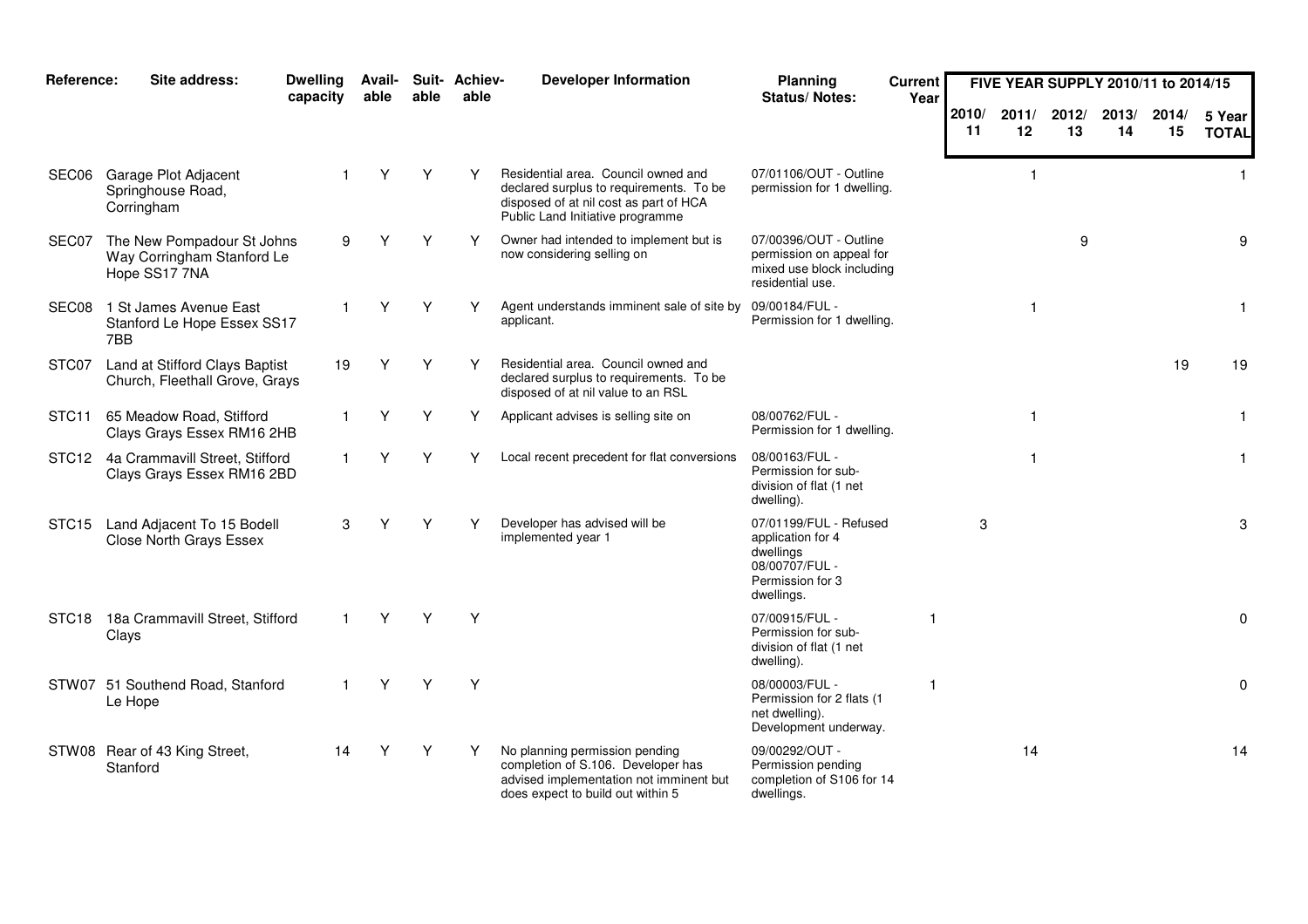| Reference: | Site address:                                                                           | <b>Dwelling</b><br>capacity | Avail-<br>able | able | Suit- Achiev-<br>able | <b>Developer Information</b>                                                                                                                               | Planning<br>Status/Notes:                                                                                        | <b>Current</b><br>Year |             | FIVE YEAR SUPPLY 2010/11 to 2014/15 |             |             |             |                        |
|------------|-----------------------------------------------------------------------------------------|-----------------------------|----------------|------|-----------------------|------------------------------------------------------------------------------------------------------------------------------------------------------------|------------------------------------------------------------------------------------------------------------------|------------------------|-------------|-------------------------------------|-------------|-------------|-------------|------------------------|
|            |                                                                                         |                             |                |      |                       |                                                                                                                                                            |                                                                                                                  |                        | 2010/<br>11 | 2011/<br>12                         | 2012/<br>13 | 2013/<br>14 | 2014/<br>15 | 5 Year<br><b>TOTAL</b> |
|            | STW09 1/2, Southend Road, Stanford                                                      | 3                           | Y              | Υ    | Y                     | No planning permission but residential<br>area and developer interest. Likely to be<br>higher number of units on larger site than<br>originally identified | 07/00296/FUL - Refused<br>application for 8<br>dwellings.                                                        |                        |             |                                     | 3           |             |             | 3                      |
|            | STW12 Land Adjacent 1 The Green,<br>Stanford Le Hope                                    | 12                          | Υ              | Υ    | Y                     | No planning permission but current<br>developer interest and mixed use scheme<br>likely acceptable in principle                                            | 07/00276/FUL - Refused<br>application for 3 flats.                                                               |                        |             |                                     |             | 12          |             | 12                     |
|            | STW13 Stanford Le Hope Social Club<br>24 High Street Stanford Le<br>Hope Essex SS17 0HG | 18                          |                | Υ    |                       | Recent commencement                                                                                                                                        | 09/00235/FUL -<br>Permission for 18<br>dwellings. Development<br>commenced.                                      |                        | 18          |                                     |             |             |             | 18                     |
|            | STW18 Tanglewood, Billet Lane,<br>Stanford Le Hope                                      | 16                          |                | Υ    |                       | Site recently cleared                                                                                                                                      | 05/00092/FUL -<br>Permission for 17 flats<br>(16 net dwellings)<br>allowed on appeal.                            |                        | 16          |                                     |             |             |             | 16                     |
|            | STW19 Lamberts Tool & Welding<br>Supplies Ltd, 18 Corringham<br>Road, Stanford-le-Hope  | 3                           | Y              | Υ    | Υ                     | Applicant confirms will start 2010                                                                                                                         | 08/00979/FUL -<br>Permission for 3 flats.                                                                        |                        | 3           |                                     |             |             |             | 3                      |
|            | STW21 14 Wharf Road, Stanford-le-<br>hope Essex SS17 0DH                                | 1.                          | Y              | Y    | Y                     | Applicant confirms will start 2010                                                                                                                         | 08/00548/FUL -<br>Permitted conversion of<br>shop to dwelling.                                                   |                        |             |                                     |             |             |             | $\mathbf{1}$           |
|            | STW23 Land To Rear Of 57-71 And<br>67, Wharf Road, Stanford-le-<br>Hope                 | 8                           | Υ              | Υ    |                       | S.106 to be completed                                                                                                                                      | 08/01054/FUL - Pending<br>application for 8<br>dwellings S106.                                                   |                        |             | 8                                   |             |             |             | 8                      |
|            | STW24 Land Rear Of 42/44 Fairview<br>Avenue, Stanford Le Hope<br>(Car Park and Pubs)    | $\overline{2}$              | Υ              | Y    | Y                     | Agent understands will be implemented<br>next year by applicant or sold on                                                                                 | 08/00477/FUL - Pending<br>application for 2<br>dwellings<br>06/00219/OUT - Outline<br>permission for 2 dwellings |                        |             | $\overline{2}$                      |             |             |             | $\mathbf{2}$           |
|            | STW29 41 Corringham Road Stanford<br>Le Hope Essex SS17 0AG                             | 6                           | Y              | Y    | Y                     |                                                                                                                                                            | 07/00858/FUL - 11<br>dwellings allowed on<br>appeal                                                              | 6                      |             |                                     |             |             |             | $\mathbf 0$            |
|            | STW35 Land adjacent 1 scratton road                                                     |                             |                | Υ    | Υ                     | Agent understands likely to happen year 1                                                                                                                  | 08/00313/FUL -<br>Permission for 1 dwelling.                                                                     |                        |             |                                     |             |             |             | $\mathbf{1}$           |
|            | STW36 215 Corringham Road<br>Stanford Le Hope Essex SS17<br>0BL                         |                             | Y              | Υ    | Υ                     |                                                                                                                                                            | 09/00374/FUL -<br>Permission for 1 dwelling.                                                                     |                        |             |                                     |             |             |             | $\mathbf{1}$           |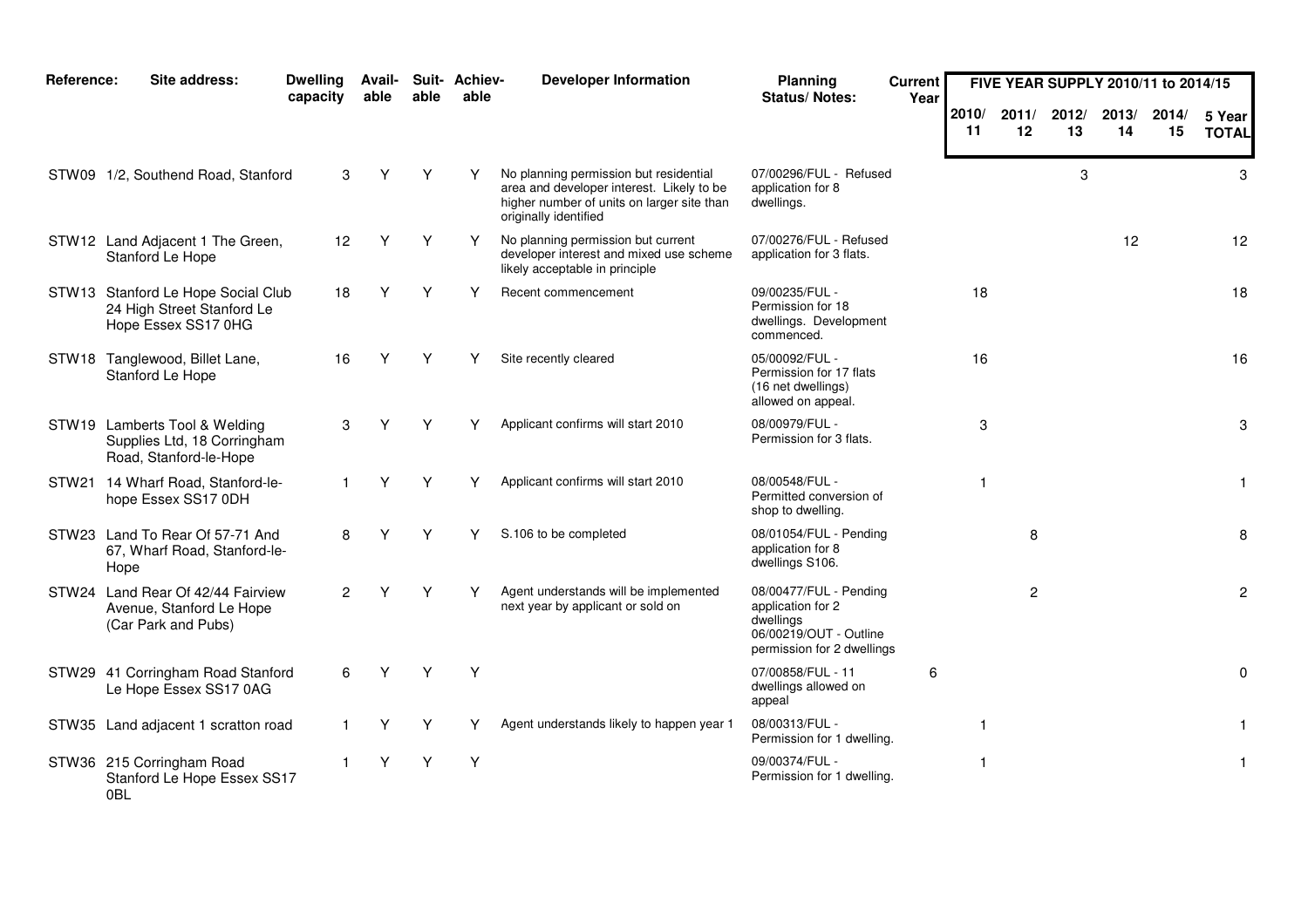| Reference: | Site address:                                                       | <b>Dwelling</b><br>capacity | Avail-<br>able | able | Suit- Achiev-<br>able | <b>Developer Information</b>                                                                                                                                                                    | <b>Planning</b><br><b>Status/Notes:</b>                                         | <b>Current</b><br>Year |                |             | FIVE YEAR SUPPLY 2010/11 to 2014/15 |             |             |                        |
|------------|---------------------------------------------------------------------|-----------------------------|----------------|------|-----------------------|-------------------------------------------------------------------------------------------------------------------------------------------------------------------------------------------------|---------------------------------------------------------------------------------|------------------------|----------------|-------------|-------------------------------------|-------------|-------------|------------------------|
|            |                                                                     |                             |                |      |                       |                                                                                                                                                                                                 |                                                                                 |                        | 2010/<br>-11   | 2011/<br>12 | 2012/<br>13                         | 2013/<br>14 | 2014/<br>15 | 5 Year<br><b>TOTAL</b> |
|            | STW37 47 Copland Road Stanford Le<br>Hope Essex SS17 0DF            | 2                           |                | Υ    | Y                     | Agent confirms approved scheme just<br>started                                                                                                                                                  | 09/00033/FUL -<br>Permission for 2<br>dwellings.                                |                        | $\overline{c}$ |             |                                     |             |             | $\overline{2}$         |
|            | TRV05 128 Dock Road, Tilbury                                        | $\overline{2}$              |                |      |                       |                                                                                                                                                                                                 | 03/01465/FUL -<br>Conversion to flats (2 net<br>gain). Development<br>complete. | $\overline{2}$         |                |             |                                     |             |             | $\mathbf 0$            |
| TRV07      | Rourke's Drift Guest House,<br>197 Dock Road, Tilbury               | 10                          | Υ              | Υ    | Y                     | Applicant will be seeking renewal in year 1<br>and confident will be implemented                                                                                                                | 04/01206/OUT - Expired<br>outline permissions for<br>residential development.   |                        | 10             |             |                                     |             |             | 10                     |
| TRV11      | Units 14 And 15 Lansdowne<br>Road, Tilbury                          | 6                           |                | Υ    | Y                     | Prospective developer working up<br>scheme. No objection in principle to land<br>use change.                                                                                                    | 06/00005/OUT - Outline<br>permission for residential<br>development.            |                        |                |             |                                     | 6           |             | 6                      |
| TRV16      | Clematis Cottage, Sandhurst<br>Road, Tilbury                        |                             | Υ              | Y    | Y                     |                                                                                                                                                                                                 | 06/01108/FUL -<br>Permission for 1<br>dwelling. Development<br>underway.        | -1                     |                |             |                                     |             |             | $\mathbf 0$            |
| TRV22      | Former Labour Exchange,<br>Tilbury House, Calcutta Road,<br>Tilbury | 10                          | Υ              | Υ    |                       | Commenced. Likely completion year 1                                                                                                                                                             | 08/00966/FUL -<br>Permission for 10<br>dwellings.                               |                        | 10             |             |                                     |             |             | 10                     |
| TRV25      | 24 Bown Close, Tilbury                                              | 1.                          | ?              | Υ    | $\overline{?}$        |                                                                                                                                                                                                 | 07/00613/FUL -<br>Permission for 1 dwelling.                                    |                        |                |             |                                     |             |             | $\mathbf{1}$           |
| TRV26      | 10 Medick Court, Grays Essex<br><b>RM17 6UD</b>                     |                             | Υ              | Y    | Y                     |                                                                                                                                                                                                 | 08/01123/FUL -<br>Permission for 1 dwelling.                                    | -1                     |                |             |                                     |             |             | 0                      |
|            | TSC07 13A Civic Square, Tilbury                                     |                             | Y              | Y    | Y                     |                                                                                                                                                                                                 | 07/01314/FUL -<br>Permission for flat<br>conversion (1 net gain)                |                        | $\mathbf{1}$   |             |                                     |             |             | $\mathbf{1}$           |
| TSC08      | Garjo, Portsea Road, Tilbury                                        |                             | Υ              | Y    | Y                     | planning permission expired but residential<br>area and no reason to believe new<br>planning permission would not be<br>forthcoming                                                             | 03/00906/OUT - Expired<br>outline permission for 1<br>dwelling                  |                        |                |             |                                     |             |             | $\mathbf 0$            |
| TSC09      | The Anchor Civic Square<br>Tilbury Essex RM18 8AD                   | 13                          | Y              | Y    | Y                     | Permission refused on flood risk and<br>absence of S.106. Flood risk not likely to<br>be fatal as subsequent local precedent for<br>approval contrary to EA advice. Approach<br>from new agent. | 07/00856/FUL - Refused<br>application for 21<br>dwellings                       |                        |                | 13          |                                     |             |             | 13                     |
| TSC10      | Land Adjacent To 57 Brennan<br>Road Tilbury Essex                   |                             |                | Y    | Y                     | planning permission only refused in<br>absence of developer contributions but no<br>objection in principle                                                                                      | 08/00076/FUL - Refused<br>application for 1 dwelling                            |                        | 1              |             |                                     |             |             | $\mathbf{1}$           |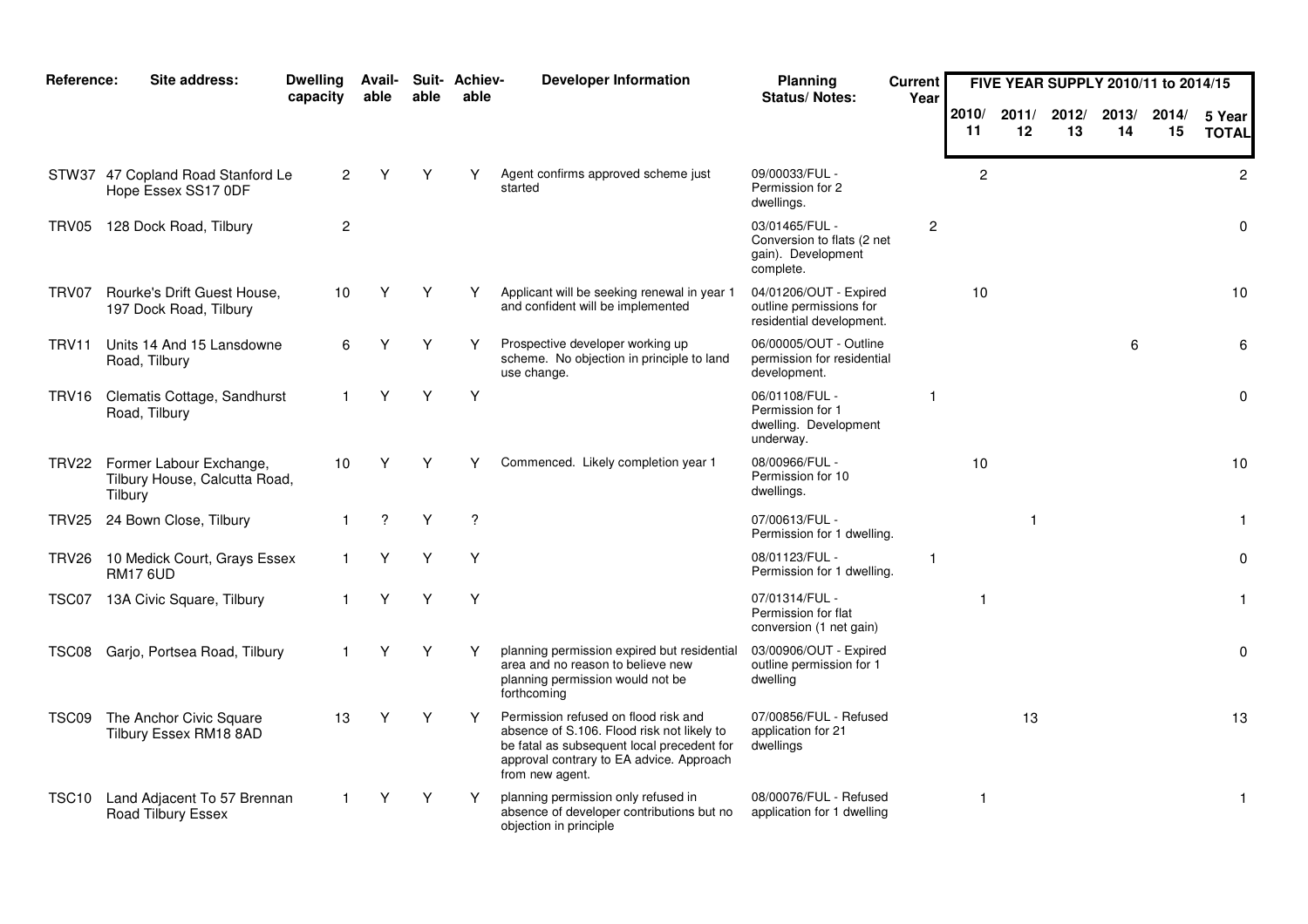| Reference:        | Site address:                                                        | <b>Dwelling</b><br>capacity | Avail-<br>able | able | Suit- Achiev-<br>able | <b>Developer Information</b>                                                                                                                                                                                                                                             | <b>Planning</b><br><b>Status/Notes:</b>                                                                                                                          | <b>Current</b><br>Year |             |              | FIVE YEAR SUPPLY 2010/11 to 2014/15 |             |             |                        |
|-------------------|----------------------------------------------------------------------|-----------------------------|----------------|------|-----------------------|--------------------------------------------------------------------------------------------------------------------------------------------------------------------------------------------------------------------------------------------------------------------------|------------------------------------------------------------------------------------------------------------------------------------------------------------------|------------------------|-------------|--------------|-------------------------------------|-------------|-------------|------------------------|
|                   |                                                                      |                             |                |      |                       |                                                                                                                                                                                                                                                                          |                                                                                                                                                                  |                        | 2010/<br>11 | 2011/<br>12  | 2012/<br>13                         | 2013/<br>14 | 2014/<br>15 | 5 Year<br><b>TOTAL</b> |
| TSC <sub>11</sub> | St Chads School, St Chads<br>Road, Tilbury                           | 186                         | Υ              | Υ    | Υ                     | No planning permission but Council owned<br>and TTGDC support                                                                                                                                                                                                            |                                                                                                                                                                  |                        |             |              | 40                                  | 90          | 56          | 186                    |
|                   | WTS02 6 Tank Lane Purfleet                                           | $\overline{2}$              | Y              | Y    | Υ                     | Applicant advises intends to sell on within<br>a year.                                                                                                                                                                                                                   | 06/00934/FUL - Planning<br>permission for 2 dwellings                                                                                                            |                        |             | $\mathbf{2}$ |                                     |             |             | $\overline{c}$         |
| #                 | WTS06 Botany Way Industrial Estate,<br>Purfleet                      | 450                         | Υ              | Υ    | Υ                     | Commencement/phasing as advised by<br><b>TTGDC</b>                                                                                                                                                                                                                       |                                                                                                                                                                  |                        |             |              | 100                                 | 150         | 200         | 450                    |
|                   | WTS08 Former Coal yard Site, London<br>Road, Purfleet                | 502                         | Υ              | Υ    | Y                     | Site recently acquired by TTGDC. Has<br>benefit of full p.p. Indicated phasing<br>assumes possibility of re-plan in light of<br>new ownership and more recent TTGDC<br>Purfleet Centre Development Framework.<br>Would be developed in conjunction with<br><b>WTS42.</b> | 07/00989/TTGREM -<br>Planning permission for<br>502 dwellings                                                                                                    |                        |             | 127          | 125                                 | 125         | 125         | 502                    |
|                   | WTS11 6 Southland Terrace, London<br>Road, Purfleet                  | $\mathbf{1}$                | Y              | Y    | Y                     |                                                                                                                                                                                                                                                                          | 05/01103/FUL -<br>Permitted sub-division of<br>house (1 net gain)                                                                                                |                        |             |              |                                     |             |             | 0                      |
|                   | WTS13 St Margarets, Beacon Hill,<br>Purfleet                         | 16                          | Υ              | Υ    | Y                     | Agent understands owner intends to sell<br>on - at loss if need be.                                                                                                                                                                                                      | 08/00623/FUL - Planning<br>permission for 17<br>dwellings allowed on<br>appeal 07/00155/FUL -<br>Planning application for<br>21 dwellings dismissed<br>on appeal |                        |             | 16           |                                     |             |             | 16                     |
| WTS14             | Sports Ground North Road,<br>Purfleet Essex, RM16 1TU<br>(remainder) | 119                         | Υ              | Y    |                       | Phasing as advised by developer                                                                                                                                                                                                                                          | 07/00645/TTGFUL -<br>Planning permission for<br>163 dwellings. 44<br>completed 2008/09.                                                                          | 26                     | 93          |              |                                     |             |             | 93                     |
|                   | WTS18 Re-Development Site, School<br>field Road, West Thurrock       | 331                         | Υ              | Υ    |                       | Phasing as advised by developer                                                                                                                                                                                                                                          | 09/50068/TTGREM &<br>09/50034/TTGREM -<br>Planning permission for<br>414 dwellings.                                                                              | 51                     | 52          | 110          | 58                                  | 60          |             | 280                    |
|                   | WTS31 Acorn Trading Estate, Gumley<br>Road, Grays                    | 236                         | Υ              | Υ    |                       | Within TTGDC South Stifford design<br>brief - Developer interest                                                                                                                                                                                                         | 08/00487/TTGREM -<br>Planning permission for<br>236 dwellings.                                                                                                   |                        |             |              | 36                                  | 100         | 100         | 236                    |
| #                 | WTS32 Fiddlers Reach, Wouldham<br>Road, South Stifford               | 622                         |                | Υ    | Υ                     | Phasing as advised by TTGDC                                                                                                                                                                                                                                              | 08/00370/TTGOUT -<br>Outline application<br>pending decision for up<br>to 1244 dwellings                                                                         |                        |             | 150          | 150                                 | 150         | 172         | 622                    |